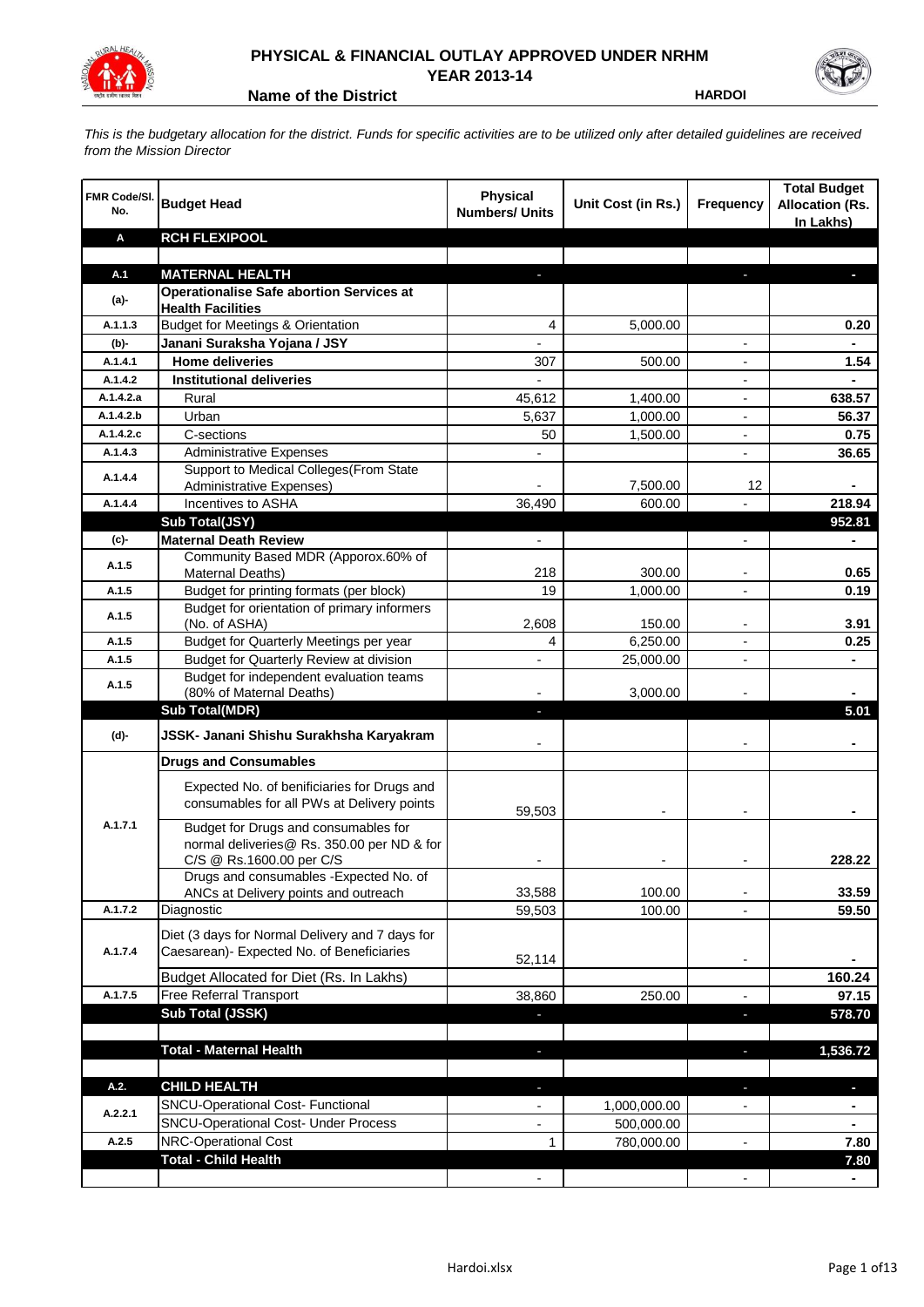| FMR Code/SI.<br>No.  | <b>Budget Head</b>                                                                                                                                                                                                                                                                                            | <b>Physical</b><br><b>Numbers/ Units</b>             | Unit Cost (in Rs.) | <b>Frequency</b>              | <b>Total Budget</b><br><b>Allocation (Rs.</b><br>In Lakhs) |
|----------------------|---------------------------------------------------------------------------------------------------------------------------------------------------------------------------------------------------------------------------------------------------------------------------------------------------------------|------------------------------------------------------|--------------------|-------------------------------|------------------------------------------------------------|
| A.3                  | <b>FAMILY PLANNING</b>                                                                                                                                                                                                                                                                                        | $\sim$                                               |                    | $\blacksquare$                | $\sim$                                                     |
| A.3.1                | <b>Terminal/Limiting Methods</b>                                                                                                                                                                                                                                                                              |                                                      |                    |                               |                                                            |
| A.3.1.1              | Orientation workshop, dissemination of<br>manuals on FP standards & quality<br>assurance of sterilisation services, fixed day<br>planning meeting                                                                                                                                                             | 1                                                    | 25,000.00          | $\overline{\phantom{a}}$      | 0.25                                                       |
| A.3.1.2              | Female Sterilisation Camps Proposed                                                                                                                                                                                                                                                                           | 323                                                  | 2,000.00           |                               | 6.46                                                       |
| A.3.1.3              | <b>NSV Camps Proposed</b>                                                                                                                                                                                                                                                                                     | 6                                                    | 3,500.00           |                               | 0.21                                                       |
| A.3.1.4              | <b>Compensation for Female Sterilisation</b>                                                                                                                                                                                                                                                                  | 5,454                                                | 1,000.00           | $\overline{\phantom{a}}$      | 54.54                                                      |
| A.3.1.5              | Compensation for male sterilization/NSV<br>Acceptance                                                                                                                                                                                                                                                         | 66                                                   | 1,500.00           |                               | 0.99                                                       |
| A.3.1.6              | Orientation Workshop on accreditation of<br>private providers to provide sterilization<br>services                                                                                                                                                                                                            | 1                                                    | 10,000.00          | $\blacksquare$                | 0.10                                                       |
| A.3.2                | <b>Spacing Methods</b>                                                                                                                                                                                                                                                                                        |                                                      |                    |                               | ٠                                                          |
| A.3.2.2              | IUD services at health facilities (including<br>fixed day services at Sub Centres-L1)                                                                                                                                                                                                                         | 5                                                    | 3,000.00           | $\overline{\phantom{a}}$      | 0.15                                                       |
| A.3.2.3              | IUD services at health facilities (including<br>fixed day services at Sub Centre-L1 ) No. of<br><b>IUCD</b> insertions                                                                                                                                                                                        | 45,709                                               | 20.00              |                               | 9.14                                                       |
| A.3.3                | POL for Family Planning/ Others (including<br>additional mobility support to surgeon's team<br>if req)-Budget given according to total nos.<br>of Female Sterilization Camps.                                                                                                                                 | 323                                                  | 1,000.00           |                               | 3.23                                                       |
| A.3.5.2              | <b>Performance rewards</b>                                                                                                                                                                                                                                                                                    |                                                      |                    |                               |                                                            |
|                      | Division level: Rs. 11.25 Lakh @ Rs.<br>62,500/- per division (Rs.20,000 for 1st, Rs.<br>15,000 for 2nd and Rs. 10,000 for 3rd<br>position for best performing tubectomy<br>surgeon at each division, Rs. 15,000 for<br>best performing NSV surgeon, and Rs.2000/-<br>for best SN and Rs.500/- for best ANM). |                                                      |                    |                               |                                                            |
|                      |                                                                                                                                                                                                                                                                                                               |                                                      | 62,500.00          |                               | ۰                                                          |
| A.3.5.3              | World Population Day' celebration                                                                                                                                                                                                                                                                             |                                                      |                    |                               |                                                            |
|                      | For District level activities                                                                                                                                                                                                                                                                                 | 1                                                    | 100,000.00         |                               | 1.00                                                       |
|                      | For Block level activities                                                                                                                                                                                                                                                                                    | 19                                                   | 10,000.00          | $\blacksquare$                | 1.90                                                       |
| A.3.5.4<br>A.3.5.4.2 | Other strategies/ activities<br>Orientation of district nodal officers for<br>change in FP Beema Policy-No. of<br>Workshops                                                                                                                                                                                   | 1                                                    | 10,000.00          |                               | 0.10                                                       |
|                      | <b>Total -Family Planning</b>                                                                                                                                                                                                                                                                                 | $\overline{\phantom{a}}$<br>$\overline{\phantom{a}}$ |                    | ٠<br>$\overline{\phantom{a}}$ | 78.07                                                      |
| A.4                  | ADOLESCENT REPRODUCTIVE AND<br><b>SEXUAL HEALTH / ARSH</b>                                                                                                                                                                                                                                                    |                                                      |                    | $\blacksquare$                |                                                            |
| A.4.1.4              | <b>Operating Expenses</b>                                                                                                                                                                                                                                                                                     |                                                      |                    |                               |                                                            |
|                      | For Existing Clinics                                                                                                                                                                                                                                                                                          | $\blacksquare$                                       | 2,500.00           | 12                            | ۰                                                          |
| A.4.2                | <b>School Health programme</b>                                                                                                                                                                                                                                                                                | $\blacksquare$                                       |                    | $\overline{a}$                |                                                            |
| A.4.2.1              | Dissemination of Guidelines for School<br>Health Programme (14 Nos. for each Block<br>and 7 Nos. for District Level)                                                                                                                                                                                          | 273                                                  | 75.00              | 1                             | 0.20                                                       |
| A.4.2.2              | Convergence Meeting at Block level (Twice<br>in a year)                                                                                                                                                                                                                                                       | 19                                                   | 2,500.00           | 2                             | 0.95                                                       |
| A.4.2.3              | Mobility Support (For Block Level)                                                                                                                                                                                                                                                                            | 19                                                   | 25,000.00          | 6                             | 28.50                                                      |
| A.4.3                | Other strategies/activities                                                                                                                                                                                                                                                                                   | $\overline{\phantom{0}}$                             |                    | -                             | ۰                                                          |
| A.4.3.2              | <b>Menstrual Hygiene</b>                                                                                                                                                                                                                                                                                      | $\overline{\phantom{a}}$                             |                    | ٠                             | $\blacksquare$                                             |
|                      | No.of Blocks                                                                                                                                                                                                                                                                                                  | $\overline{\phantom{a}}$                             |                    |                               |                                                            |
|                      | No.of ASHAs                                                                                                                                                                                                                                                                                                   | $\overline{\phantom{a}}$                             |                    |                               |                                                            |
|                      | One Planning & Sensitization meeting at<br>Dist.level @Rs.5000/-meeting                                                                                                                                                                                                                                       |                                                      | 5,000.00           |                               |                                                            |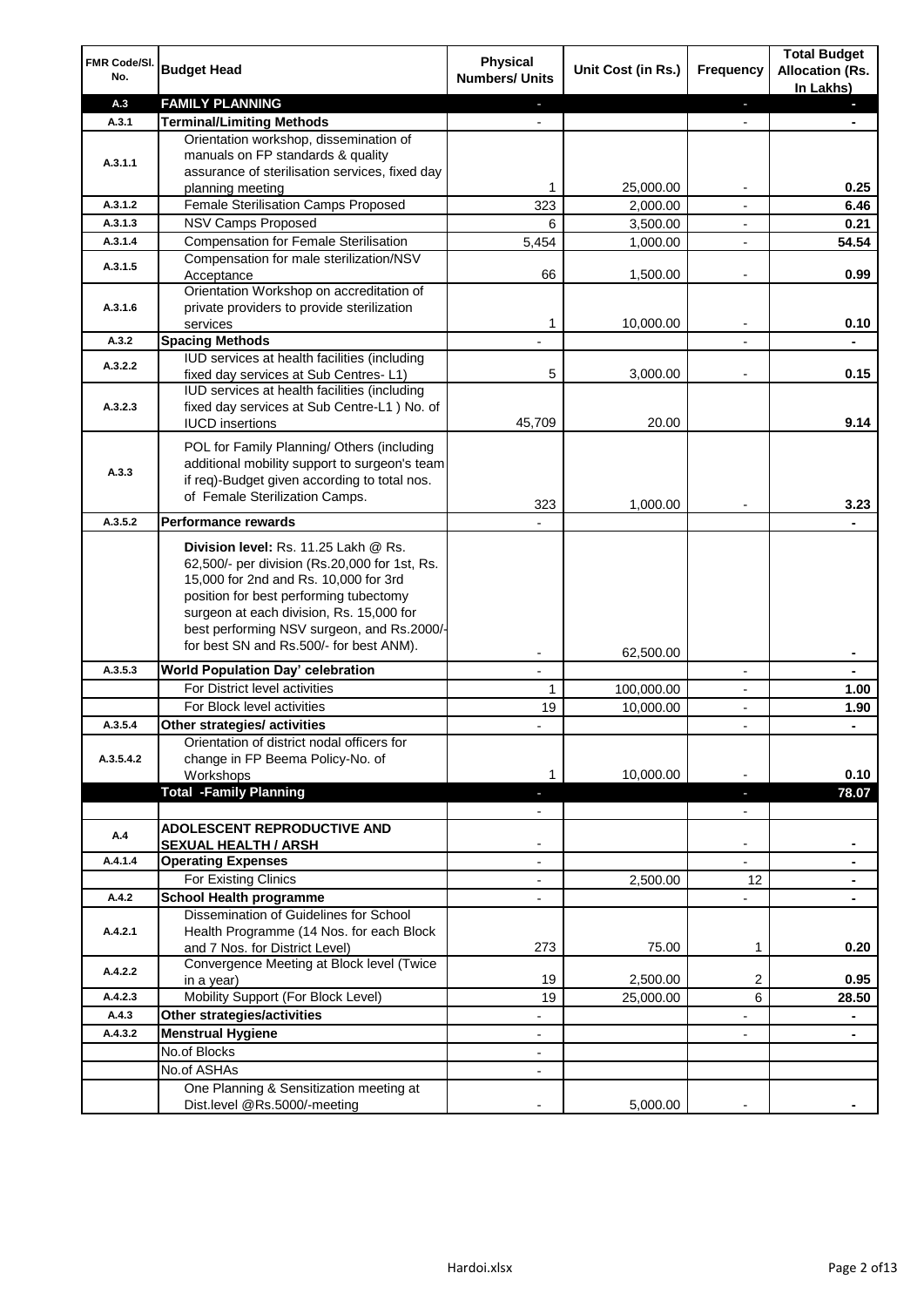| FMR Code/SI.<br>No. | <b>Budget Head</b>                                                                                                                                        | Physical<br><b>Numbers/ Units</b> | Unit Cost (in Rs.)    | Frequency                | <b>Total Budget</b><br><b>Allocation (Rs.</b><br>In Lakhs) |
|---------------------|-----------------------------------------------------------------------------------------------------------------------------------------------------------|-----------------------------------|-----------------------|--------------------------|------------------------------------------------------------|
|                     | One Review & Refresher meeting at<br>Dist.level @Rs.5000/-meeting                                                                                         |                                   | 5,000.00              |                          |                                                            |
|                     | Reporting Register for District & Blocks                                                                                                                  |                                   |                       |                          |                                                            |
|                     | @Rs.30/-register                                                                                                                                          |                                   | 30.00                 |                          |                                                            |
|                     | Reporting Register for ASHA @Rs.30/-regist                                                                                                                |                                   | 30.00                 | $\overline{a}$           |                                                            |
|                     | Storage Almirahs for District & Blocks<br>@Rs.5000/- Almirahs                                                                                             | $\blacksquare$                    | 5,000.00              | $\overline{\phantom{a}}$ |                                                            |
|                     | 2 Flex banner with hanging rod per                                                                                                                        |                                   |                       |                          |                                                            |
|                     | block/Dist.@Rs.500/-banner                                                                                                                                |                                   | 500.00                |                          |                                                            |
|                     | <b>Sub-total ARSH</b>                                                                                                                                     |                                   |                       | a,                       | 29.65                                                      |
| A.5                 | <b>URBAN RCH (focus on Urban slums)</b>                                                                                                                   |                                   |                       |                          |                                                            |
| A.5.2               | Human Resource for Urban Health                                                                                                                           |                                   |                       |                          |                                                            |
| A.5.2.1<br>A.5.2.4  | Doctors/Mos<br><b>ANM</b>                                                                                                                                 | 1<br>1                            | 36,000.00<br>9.900.00 | 6                        | 2.16                                                       |
| A.5.2.5             | <b>Staff Nurse</b>                                                                                                                                        | $\mathbf{1}$                      | 16,500.00             | 6<br>6                   | 0.59<br>0.99                                               |
| A.5.2.12            | Sweeper cum Choukidar                                                                                                                                     | 1                                 | 4,950.00              | 6                        | 0.30                                                       |
| A.5.3               | Operating expenses for UHP and UHC                                                                                                                        |                                   |                       |                          | $\blacksquare$                                             |
|                     | Rent @7000/Month/Centre                                                                                                                                   | 1                                 | 7,000.00              | 6                        | 0.42                                                       |
|                     | Telephone Bills @ 1000/Month/Centre                                                                                                                       | 1                                 | 1,000.00              | 6                        | 0.06                                                       |
|                     | Electricity Bills @ 1500/Month/Centre                                                                                                                     | 1                                 | 1,500.00              | 6                        | 0.09                                                       |
|                     | Contingency @ 500/Month/Centre                                                                                                                            | 1                                 | 500.00                | 6                        | 0.03                                                       |
|                     | <b>Total- Urban Health</b>                                                                                                                                | $\blacksquare$                    |                       | F                        | 4.64                                                       |
|                     |                                                                                                                                                           |                                   |                       |                          | $\blacksquare$                                             |
| A.7                 | <b>PNDT Activities</b>                                                                                                                                    | ٠                                 |                       | ×                        | ٠                                                          |
| A.7.1               | <b>Support to PC-PNDT Cells</b>                                                                                                                           |                                   |                       | $\overline{\phantom{a}}$ | $\blacksquare$                                             |
|                     | <b>Divisional Level</b><br>Remuneration of Data Assistant (At Each                                                                                        | $\blacksquare$                    |                       |                          | ٠                                                          |
|                     | Division PC-PNDT Cell)                                                                                                                                    |                                   | 17,000.00             | 12                       |                                                            |
|                     | Contingency for the operation of cell @<br>Rs.20000/-                                                                                                     |                                   | 20,000.00             | 1                        |                                                            |
|                     | One time office setup cost @ Rs.100000/-                                                                                                                  |                                   | 100,000.00            | 1                        |                                                            |
|                     | <b>District Level</b>                                                                                                                                     |                                   |                       |                          |                                                            |
|                     | Remuneration of Data Entry Operator (At<br>Each District PC-PNDT Cell)                                                                                    | 1                                 | 10,000.00             | 12                       | 1.20                                                       |
|                     | Contingency for the operation of cell @<br>Rs.20000/-                                                                                                     | 1                                 | 20,000.00             | 1                        | 0.20                                                       |
|                     | One time office setup cost @ Rs. 50000/-                                                                                                                  | 1                                 | 50,000.00             | 1                        | 0.50                                                       |
| A.7.2               | <b>Other PNDT activities</b>                                                                                                                              |                                   |                       |                          |                                                            |
| A.7.2.3             | Visit of division level inspection committees<br>(TA/DA of Additional Director will be<br>incurred from this amount) @ Rs.30000 for<br>10 visit in a year |                                   | 3,000.00              | 10                       |                                                            |
| A.7.2.8             | Orientation of members of the district<br>advisory committees at Division Levels (No.<br>of Workshops)                                                    | -                                 | 25,000.00             | 1                        |                                                            |
| A.7.2.10            | District Level Sensitization (No. of                                                                                                                      | 1                                 | 10,000.00             |                          | 0.10                                                       |
|                     | Workshops)<br><b>Total- PC-PNDT</b>                                                                                                                       |                                   |                       |                          | 2.00                                                       |
|                     |                                                                                                                                                           |                                   |                       |                          |                                                            |
| A.8                 | <b>Human Resources</b>                                                                                                                                    |                                   |                       |                          | ×.                                                         |
| A.8.1               | <b>Contractual Staff &amp; Services</b>                                                                                                                   |                                   |                       |                          |                                                            |
| A.8.1.1.1.f         | Honoraria for ANMs at Sub Centres                                                                                                                         | 43                                | 10,000.00             | 6                        | 25.80                                                      |
| A.8.1.1.2.f         | Honoraria for Staff Nurses - SNCU                                                                                                                         |                                   | 16,500.00             | 6                        |                                                            |
| A.8.1.1.2.f         | Honoraria for Staff Nurses -NRC                                                                                                                           | 4                                 | 16,500.00             | 6                        | 3.96                                                       |
| A.8.1.2.1           | Honoraria for Laboratory Technicians                                                                                                                      | 1                                 | 11,880.00             | 6                        | 0.71                                                       |
| A.8.1.3.5.d         | Honoraria for Paediatricians- Child Health                                                                                                                |                                   | 48,000.00             | 6                        |                                                            |
| A.8.1.3.7           | Honoraria for Dental Doctors                                                                                                                              | $\blacksquare$                    | 35,000.00             | 6                        | ٠                                                          |
| A.8.1.5.8           | Honoraria for M.O.(Training Coordinators for<br>training NRCs/SNCUs)                                                                                      |                                   | 36,000.00             | 6                        |                                                            |
| A.8.1.7.2           | Honoraria for X-Ray Technicians                                                                                                                           | 4                                 | 11,800.00             | 6                        | 2.83                                                       |
| A.8.1.7.4           | <b>School Health Teams (Exclusively for SH)</b>                                                                                                           |                                   |                       |                          | ٠                                                          |
| A.8.1.7.4.a         | <b>Honoraria for Medical Officers</b>                                                                                                                     |                                   |                       |                          | ۰                                                          |
|                     | No. of MBBS Doctors-Existing                                                                                                                              | 2                                 | 36,000.00             | 6                        | 4.32                                                       |
|                     | No. of MBBS Doctors-New                                                                                                                                   | 17                                | 36,000.00             | 2                        | 12.24                                                      |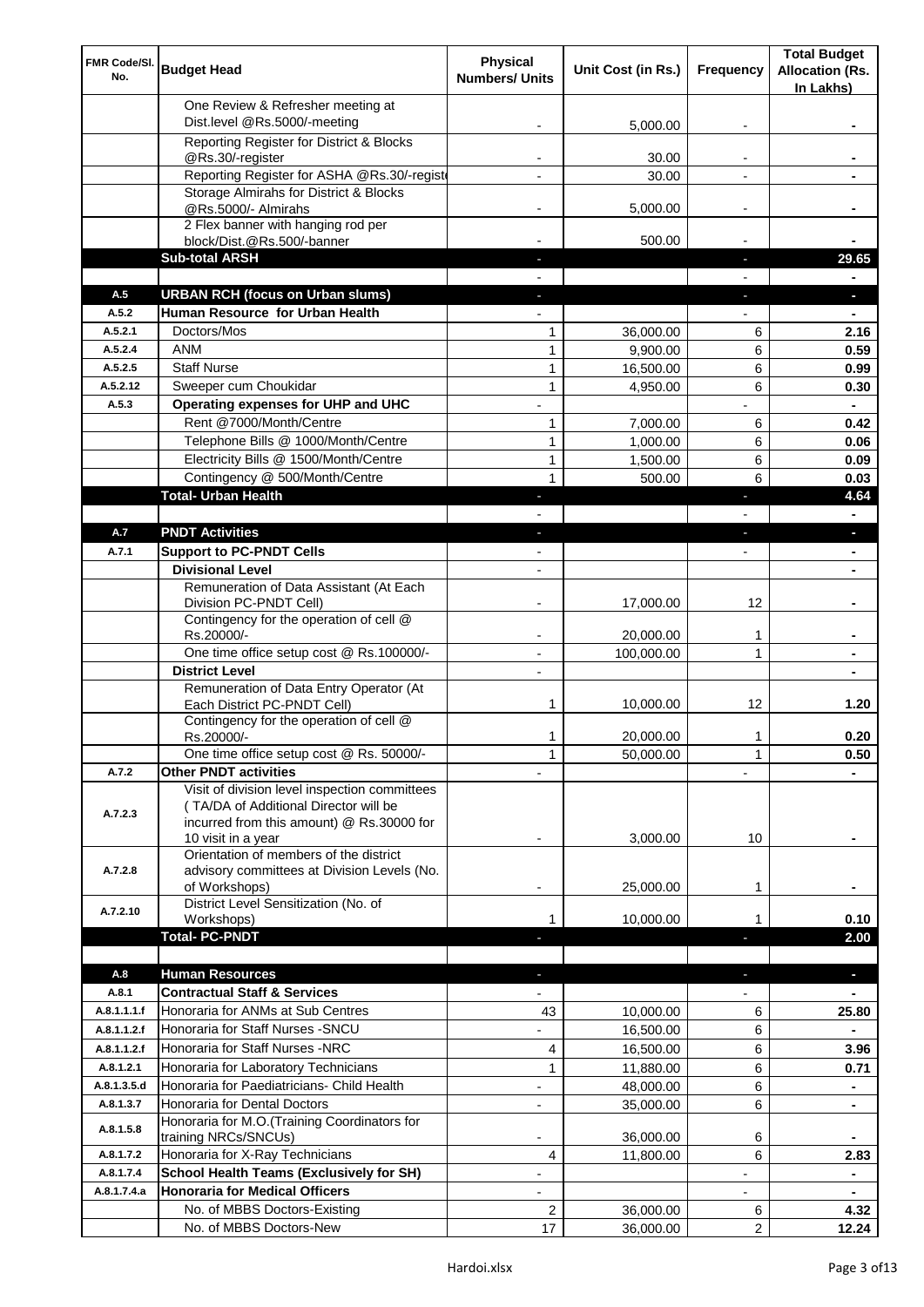| FMR Code/SI.               | <b>Budget Head</b>                                       | <b>Physical</b>          |                    |                          | <b>Total Budget</b>    |
|----------------------------|----------------------------------------------------------|--------------------------|--------------------|--------------------------|------------------------|
| No.                        |                                                          | <b>Numbers/ Units</b>    | Unit Cost (in Rs.) | Frequency                | <b>Allocation (Rs.</b> |
|                            |                                                          |                          |                    |                          | In Lakhs)              |
|                            | No. of BDS Doctors-Existing                              | 17                       | 35,000.00          | 6                        | 35.70                  |
|                            | No. of AYUSH Doctors-Existing                            | 19                       | 24,000.00          | 6                        | 27.36                  |
|                            | No. of AYUSH Doctors-New                                 | 19                       | 24,000.00          | 2                        | 9.12                   |
| A.8.1.7.4.b                | <b>Honoraria for Physiotherapists</b>                    | 6                        | 11,880.00          | 6                        | 4.28                   |
| A.8.1.7.4.c                | <b>Honoraria for Dental Hygienists</b>                   | 3                        | 11,880.00          | 6                        | 2.14                   |
| A.8.1.7.4.d                | <b>Honoraria for Ophthalmic Assistants</b>               | 28                       | 11,880.00          | 6                        | 19.96                  |
| A.8.1.7.4.e                | Honoraria for Staff Nurses/GNMs-Existing                 | 19                       | 16,500.00          | 6                        | 18.81                  |
|                            | Honoraria for Staff Nurses/GNMs-New                      |                          | 16,500.00          | $\overline{c}$           |                        |
| A.8.1.7.4.g                | Honoraria for ANMs-Existing                              | 18                       | 10,000.00          | 6                        | 10.80                  |
|                            | Honoraria for ANMs-New                                   | 1                        | 10,000.00          | 2                        | 0.20                   |
|                            | Honoraria for FP Counsellors(@ Rs.9300/-                 |                          |                    |                          |                        |
| A.8.1.7.5.1                | (Rs.9000/-Honoraria and 300/-for                         |                          |                    |                          |                        |
|                            | communication support)                                   | 8                        | 9,300.00           | 6                        | 4.46                   |
| A.8.1.7.5.2<br>A.8.1.7.5.4 | <b>Honoraria for ARSH Counsellors</b>                    |                          | 12,000.00          | 6                        |                        |
|                            | <b>Honoraria for Nutritionist-NRC</b>                    | 1                        | 15,000.00          | 6                        | 0.90                   |
|                            | <b>Honoraria for Staff under Routine</b><br>Immunization |                          |                    |                          |                        |
|                            | Refrigerator Mechanics-District Level                    | $\overline{a}$           | 16,500.00          | 6                        |                        |
|                            | Cold Chain Handlers-District Level                       | 1                        | 9,900.00           | 6                        | 0.59                   |
| A.8.1.7.7                  | Vaccine Store Keepers-Division Level                     |                          |                    | 6                        |                        |
|                            | Refrigerator Mechanics-Division Level                    |                          | 22,000.00          |                          |                        |
|                            |                                                          | $\blacksquare$           | 16,500.00          | 6                        | ۰                      |
|                            | Vaccine Van Drivers-Division Level                       | ÷,                       | 16,500.00          | 6                        | ۰                      |
|                            | Cold Chain Handlers-Division Level                       | $\overline{\phantom{a}}$ | 9,900.00           | 6                        | ۰                      |
| A.8.1.9                    | <b>Honoraria for Data Entry Operators</b>                | 1                        | 8,800.00           | 6                        | 0.53                   |
| A.8.1.11.f                 | <b>Honoraria for Caretakers-NRC</b>                      | $\mathbf{1}$             | 4,000.00           | 6                        | 0.24                   |
| A.8.1.11.f                 | <b>Honoraria for Cooks-NRC</b>                           | $\mathbf{1}$             | 5,000.00           | 6                        | 0.30                   |
|                            | TOTAL - HUMAN RESOURCE                                   |                          |                    |                          | 185.25                 |
|                            |                                                          |                          |                    |                          |                        |
| A.9                        | <b>TRAINING</b>                                          | ٠                        |                    | ٠                        | ٠                      |
|                            |                                                          |                          |                    |                          |                        |
| A.9.3                      | <b>Maternal Health Training</b>                          | ٠                        |                    | ٠                        | ٠                      |
| A.9.3.1                    | <b>Skilled Attendance at Birth / SBA</b>                 |                          |                    |                          |                        |
| A.9.3.1.1                  | Setting up of SBA Training Centres                       | 1                        | 25,000.00          | $\overline{\phantom{a}}$ | 0.25                   |
|                            | <b>Training of Staff Nurses in SBA</b>                   | $\overline{\phantom{a}}$ |                    | $\overline{\phantom{0}}$ |                        |
| A.9.3.1.4                  | Total Batches to be conducted (4 Per                     |                          |                    |                          |                        |
|                            | Batch) @ Rs.103300/ Batch                                | 4                        | 103,300.00         |                          | 4.13                   |
| A.9.3.4                    | <b>Safe Abortion Services Training</b>                   |                          |                    |                          |                        |
|                            | Training of Medical Officers in safe                     |                          |                    |                          |                        |
| A.9.3.4.2                  | abortion<br>Total Batches to be conducted @ Rs.52000     |                          |                    |                          |                        |
|                            | /batch                                                   |                          | 52,000.00          |                          |                        |
| A.9.3.5                    | RTI / STI Training                                       |                          |                    | $\overline{a}$           |                        |
|                            | Training of Medical Officers in RTI/STI                  |                          |                    |                          |                        |
| A.9.3.5.3                  | Total Batches to be conducted @ Rs.72600                 |                          |                    |                          |                        |
|                            | /batch                                                   | 3                        | 72,600.00          |                          | 2.18                   |
|                            | Sub Total - Maternal Health Training                     |                          |                    |                          | 6.56                   |
|                            |                                                          |                          |                    |                          |                        |
| A.9.5                      | <b>Child Health Training</b>                             |                          |                    |                          |                        |
| A.9.5.2.2                  | <b>F-IMNCI Training for Medical Officers</b>             |                          |                    |                          |                        |
|                            | <b>Total Training Load</b>                               |                          |                    |                          |                        |
|                            | <b>Batch Size/Participants</b>                           | 16                       |                    |                          |                        |
|                            | No. of Batches                                           |                          | 212,900.00         | $\overline{a}$           |                        |
|                            | Total Batches to be observed(25% of                      |                          |                    |                          |                        |
|                            | organized batches)                                       | $\overline{\phantom{a}}$ | 7,500.00           |                          |                        |
| A.9.5.2.3                  | <b>F-IMNCI Training for Staff Nurses</b>                 | $\overline{\phantom{a}}$ |                    | $\overline{\phantom{a}}$ | ۰                      |
|                            | <b>Total Training Load</b>                               | $\overline{\phantom{a}}$ |                    |                          |                        |
|                            | <b>Batch Size/Participants</b>                           |                          |                    |                          |                        |
|                            | No. of Batches                                           | $\overline{\phantom{a}}$ | 206,900.00         | $\overline{\phantom{a}}$ | ۰                      |
|                            | Total Batches to be observed(25% of                      |                          |                    |                          |                        |
|                            |                                                          |                          |                    |                          |                        |
|                            |                                                          |                          | 7,500.00           |                          |                        |
|                            | organized batches)                                       |                          |                    |                          |                        |
| A.9.5.5.2.a                | IMNCI Plus(CCSP)-10 Days TOT for<br><b>Physicians</b>    |                          |                    |                          |                        |
|                            | <b>Total Training Load</b>                               |                          |                    |                          |                        |
|                            | <b>Batch Size/Participants</b>                           | 24                       |                    |                          |                        |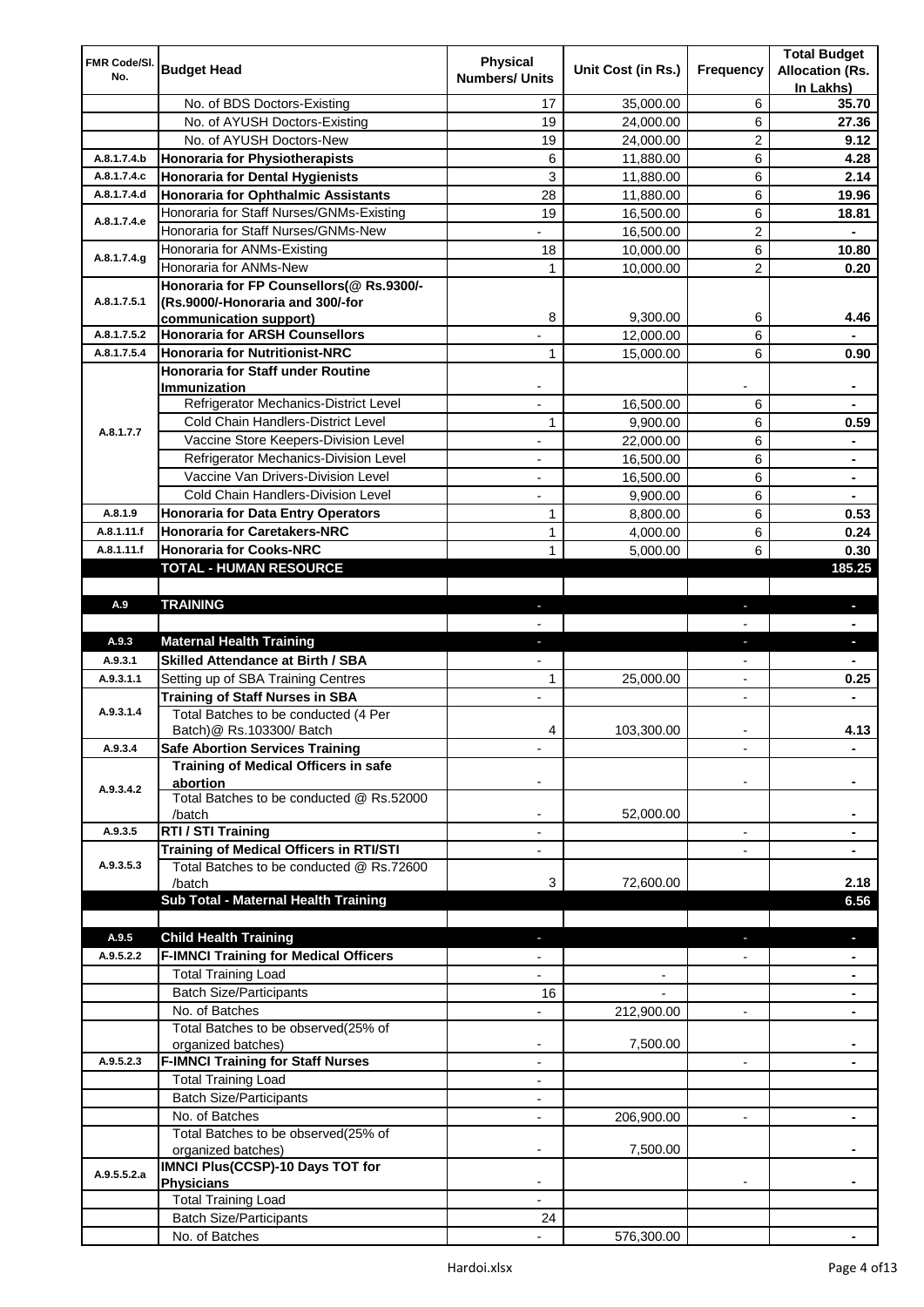| FMR Code/SI.<br>No. | <b>Budget Head</b>                                                                  | <b>Physical</b><br><b>Numbers/ Units</b> | Unit Cost (in Rs.) | Frequency                      | <b>Total Budget</b><br><b>Allocation (Rs.</b><br>In Lakhs) |
|---------------------|-------------------------------------------------------------------------------------|------------------------------------------|--------------------|--------------------------------|------------------------------------------------------------|
|                     | Total Batches to be observed(25% of<br>organized batches)                           |                                          | 11,000.00          |                                |                                                            |
|                     | Sub Total- Child Health Training                                                    |                                          |                    |                                |                                                            |
|                     |                                                                                     |                                          |                    |                                |                                                            |
| A.9.7               | Adolescent Reproductive and Sexual Health/<br><b>ARSH Training</b>                  |                                          |                    |                                |                                                            |
|                     | <b>ARSH training for ANMs/LHVs</b>                                                  |                                          |                    |                                |                                                            |
| A.9.7.4             | Total Batches to be conducted@ Rs.71000/<br>Batch                                   | 3                                        | 71,000.00          |                                | 2.13                                                       |
|                     | <b>Sub Total- ARSH Training</b>                                                     |                                          |                    |                                | 2.13                                                       |
|                     |                                                                                     |                                          |                    |                                |                                                            |
| A.9.8.4.2           | <b>Clinical Establishment Act</b>                                                   | 1                                        | 798,000.00         |                                | 7.98                                                       |
|                     | <b>TOTAL - Training</b>                                                             |                                          |                    |                                | 16.67                                                      |
|                     |                                                                                     |                                          |                    |                                |                                                            |
| A.10                | <b>PROGRAMME MANAGEMENT</b>                                                         |                                          |                    |                                |                                                            |
| A.10.2              | <b>District Programme Management Support</b><br>Unit                                |                                          |                    |                                |                                                            |
|                     | <b>Contractual Staffs for DPMSU</b>                                                 |                                          |                    |                                |                                                            |
| A.10.2.1            | Honoraria for District Programme Manager                                            | 1                                        | 32,700.00          | 6                              | 1.96                                                       |
| A.10.2.2            | Honoraria for District Accounts Manager                                             | 1                                        | 26,650.00          | 6                              | 1.60                                                       |
| A.10.2.3            | Honoraria for District Data Manager(District<br>Data cum Account Assistant)         | 1                                        | 18,150.00          | 6                              | 1.09                                                       |
| A.10.2.7            | Honoraria for Office Assistant                                                      | $\mathbf{1}$                             | 7,000.00           | 6                              | 0.42                                                       |
| A.10.2.8.1          | Operational Expenses for DPMU unit                                                  | 1                                        | 75,000.00          | 6                              | 4.50                                                       |
|                     | Honoraria for District Community Process                                            |                                          |                    |                                |                                                            |
| A.10.2.8.2          | Manager                                                                             | 1                                        | 26,650.00          | 6                              | 1.60                                                       |
|                     | <b>Sub Total - DPMU</b>                                                             |                                          |                    |                                | 11.17                                                      |
|                     |                                                                                     |                                          |                    |                                |                                                            |
| A.10.3              | <b>Block Programme Management Unit (BPMU)</b>                                       | $\overline{\phantom{a}}$                 |                    | $\overline{\phantom{a}}$       | $\blacksquare$                                             |
| A.10.3.1            | Honoraria for Block Programme Managers                                              | 19                                       | 20,000.00          | 6                              | 22.80                                                      |
| A.10.3.2            | Honoraria for Block Accounts Managers<br>Sub Total - DPMU                           | 19                                       | 10,000.00          | 6                              | 11.40<br>34.20                                             |
|                     |                                                                                     | ٠                                        |                    | J,                             |                                                            |
| A.10.6              | <b>Concurrent Audit System</b>                                                      | $\blacksquare$                           |                    | $\blacksquare$                 | ۰                                                          |
|                     | Budget For Block Units(Rs.1500 per<br>Block/Quarter)                                | 19                                       | 1,500.00           | 4                              | 1.14                                                       |
|                     | Budget For District (District HO Rs.                                                |                                          |                    |                                |                                                            |
|                     | 4500/Month)                                                                         | 1                                        | 4,500.00           | 12                             | 0.54                                                       |
|                     | <b>Sub Total - Concurrent Audit</b>                                                 |                                          |                    |                                | 1.68                                                       |
|                     |                                                                                     |                                          |                    |                                |                                                            |
| A.10.7<br>A.10.7.2  | <b>Mobility Support, Field Visits</b><br>Mobility Support-DPMU/District (2 Vehicles | $\overline{\phantom{a}}$                 |                    | $\overline{\phantom{a}}$<br>12 | $\blacksquare$                                             |
|                     | per District per month)<br>Mobility Support-BPMU/Block (1 Vehicle per               | 2                                        | 25,000.00          |                                | 6.00                                                       |
| A.10.7.3            | District per Month)<br>Mobility Support for Div.PMU Division & AD                   | 19                                       | 25,000.00          | 12                             | 57.00                                                      |
| A.10.7.4.1          | Offices( 1 vehicle per Division)                                                    |                                          | 25,000.00          | 12                             |                                                            |
|                     | Sub Total - Mobility Support, Field Visits                                          |                                          |                    |                                | 63.00                                                      |
|                     |                                                                                     |                                          |                    |                                |                                                            |
|                     | <b>TOTAL - Programme Management</b>                                                 |                                          |                    | r.                             | 110.05                                                     |
|                     |                                                                                     |                                          |                    |                                |                                                            |
|                     | <b>GRAND TOTAL- RCH FLEXIPOOL</b>                                                   |                                          |                    | H,                             | 1,970.86                                                   |
|                     |                                                                                     | $\overline{\phantom{a}}$                 |                    | $\overline{\phantom{a}}$       |                                                            |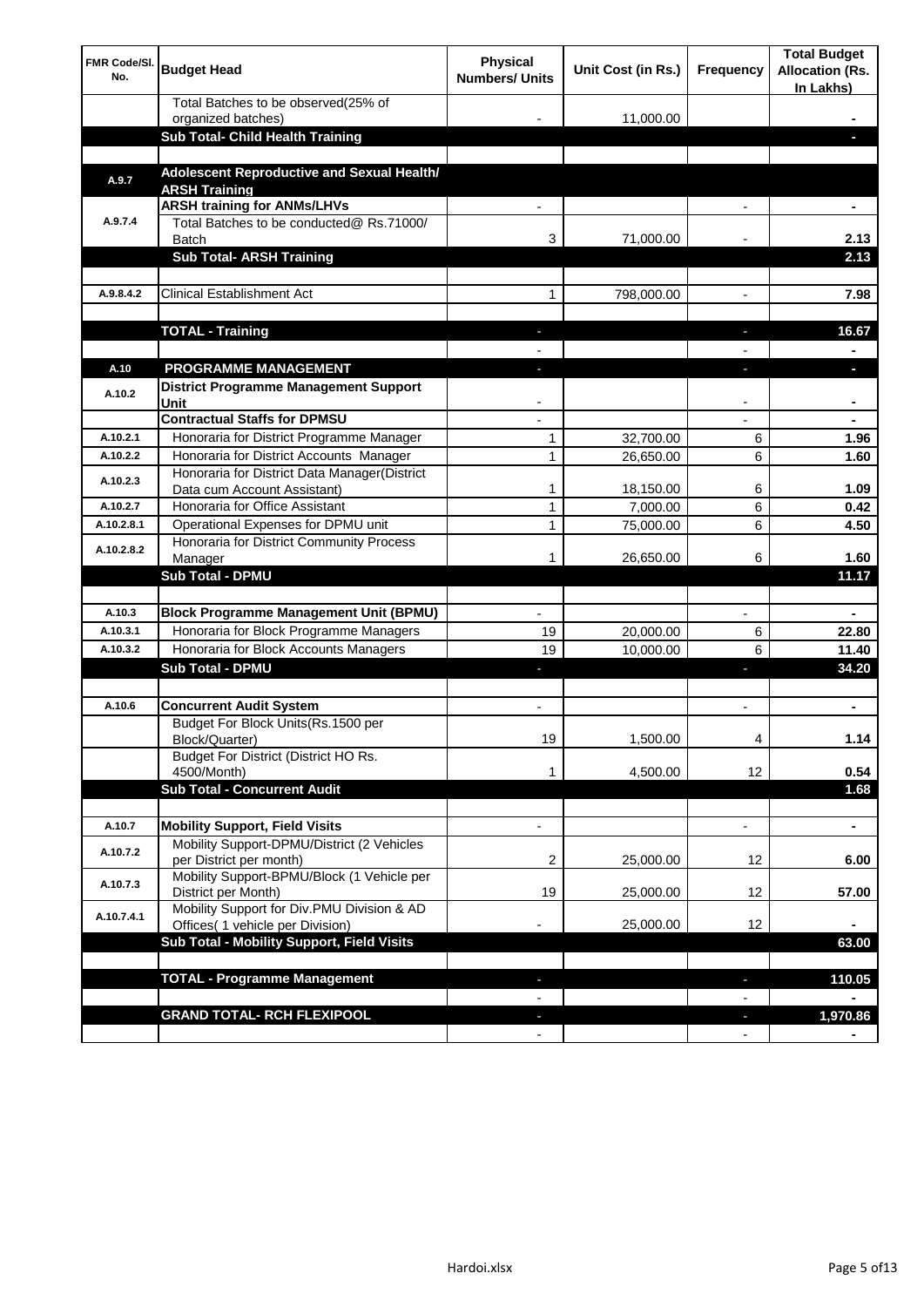| FMR Code/SI.<br>No. | <b>Budget Head</b>                                                                                                          | <b>Physical</b><br><b>Numbers/ Units</b> | Unit Cost (in Rs.) | Frequency                | <b>Total Budget</b><br><b>Allocation (Rs.</b><br>In Lakhs) |
|---------------------|-----------------------------------------------------------------------------------------------------------------------------|------------------------------------------|--------------------|--------------------------|------------------------------------------------------------|
| в                   | <b>MISSION FLEXIPOOL</b>                                                                                                    |                                          |                    | ÷.                       |                                                            |
| <b>B1</b>           | <b>ASHA</b>                                                                                                                 |                                          |                    |                          |                                                            |
| B1.1.1.4.2          | ASHA State Trainers - TOT (Module VI&VII)-                                                                                  |                                          |                    |                          |                                                            |
|                     | National Level-Cost of TA/DA<br><b>Incentive for FP</b>                                                                     |                                          | 15,000.00          |                          |                                                            |
| B1.1.3.3            | Incentive for ASHA @ Rs. 1000 if a couple                                                                                   |                                          |                    |                          |                                                            |
| B1.1.3.3.1          | adopts permanent methods after 02<br>children(Assumed that 15.56 % clients<br>adopts permanent methods after 02             |                                          |                    |                          |                                                            |
|                     | children).                                                                                                                  | 858                                      | 1,000.00           |                          | 8.58                                                       |
| B1.1.3.5            | <b>Other incentive</b>                                                                                                      |                                          |                    |                          |                                                            |
| B1.1.3.5.1          | On taking Complicated On pregnancy cases<br>or New born cases to the health facility<br>@Rs.150/- case (up to 3 cases/year) | 3,550                                    | 150.00             | 3                        | 15.98                                                      |
| B1.1.3.5.3          | Birth & Death Registration (For 30 birth & 9<br>deaths/ASHA) -Amount Approved 90% Only                                      | 3,550                                    | 180.00             |                          | 5.75                                                       |
| B1.1.3.5.5          | TA/DA for attending Monthly Meetings<br>@Rs.100/Meeting - Amount Approved 90%<br>Only                                       | 3,550                                    | 100.00             | 12                       | 38.34                                                      |
|                     | Maternal Death Audit Information                                                                                            |                                          |                    |                          |                                                            |
| B1.1.3.5.6          | (@Rs.200/Case)-Amount Approved 50%                                                                                          |                                          |                    |                          |                                                            |
|                     | Only                                                                                                                        | 364                                      | 200.00             |                          | 0.36                                                       |
| B1.1.3.5.12         | Incentives to ASHA Sangini(@Rs.150 for                                                                                      |                                          |                    |                          |                                                            |
| B1.1.3.6            | one field visit and 20 visits per month)<br><b>Other Activities</b>                                                         |                                          | 3,000.00           | 10                       |                                                            |
|                     | ASHA Divas/Annual ASHA Samellan-                                                                                            |                                          |                    |                          |                                                            |
| B1.1.3.6.1          | (Amount Approved 70% Only)                                                                                                  | 3,550                                    | 250.00             |                          | 6.21                                                       |
|                     | <b>ASHA Payment Voucher</b>                                                                                                 | 3,550                                    | 25.00              |                          | 0.89                                                       |
| B1.1.3.6.3          | <b>ASHA Master Payment Register</b>                                                                                         | 19                                       | 150.00             |                          | 0.03                                                       |
|                     | <b>ASHA Sangini Format</b>                                                                                                  | 143                                      | 50.00              |                          | 0.07                                                       |
| B1.1.4              | Awards to ASHA's/Link workers                                                                                               | 19                                       | 5,000.00           | $\blacksquare$           | 0.95                                                       |
| B1.1.5              | <b>ASHA Resource Centre/ASHA Mentoring</b><br>Group                                                                         | $\overline{\phantom{a}}$                 |                    | $\overline{\phantom{a}}$ | $\blacksquare$                                             |
| B1.1.5.4            | Mobility Costs ASHA Mentoring Group for<br>district*4 meetings@Rs.2500/meeting                                              | 4                                        | 2,500.00           |                          | 0.10                                                       |
|                     | <b>Sub Total - ASHA</b>                                                                                                     |                                          |                    |                          | 77.26                                                      |
|                     |                                                                                                                             |                                          |                    |                          |                                                            |
| <b>B2</b>           | <b>Untied Funds</b>                                                                                                         |                                          |                    |                          |                                                            |
| <b>B2.1</b>         | No. of CHCs/SDH and Amount Approved 71%<br>Only                                                                             | 19                                       | 50,000.00          | 1                        | 6.75                                                       |
| <b>B2.2</b>         | No. of PHCs and Amount Approved 93% Only                                                                                    | 43                                       | 25,000.00          | 1                        | 10.00                                                      |
| B <sub>2.3</sub>    | No. of Sub Centres and Amount Approved                                                                                      |                                          |                    |                          |                                                            |
|                     | 46% Only                                                                                                                    | 413                                      | 10,000.00          | 1                        | 19.00                                                      |
| <b>B2.4</b>         | No. of VHNSCs and Amount Approved 36%<br>Only                                                                               | 1,101                                    | 10,000.00          | 1                        | 39.64                                                      |
|                     | <b>Sub Total - Untied Funds</b>                                                                                             |                                          |                    |                          | 75.38                                                      |
|                     |                                                                                                                             |                                          |                    |                          |                                                            |
| <b>B.3</b>          | <b>Annual Maintenance Grants</b>                                                                                            | ÷,                                       |                    | T                        | o.                                                         |
| <b>B3.1</b>         | No. of CHCs and Amount Approved 70% Only                                                                                    | 19                                       | 100,000.00         | 1                        | 13.30                                                      |
| <b>B3.2</b>         | No. of PHCs and Amount Approved 69% Only                                                                                    | 43                                       | 50,000.00          | 1                        | 14.84                                                      |
| <b>B3.3</b>         | No. of Sub Centres and Amount Approved                                                                                      |                                          |                    |                          |                                                            |
|                     | 49% Only                                                                                                                    | 265                                      | 10,000.00          | 1                        | 12.99                                                      |
|                     | Sub Total - AMG                                                                                                             |                                          |                    |                          | 41.12                                                      |
| B.6                 | <b>Corpus Grants to HMS/RKS</b>                                                                                             | ٠                                        |                    | ٠                        | ٠                                                          |
| B6.1                | District Hospitals (DH+DWH)                                                                                                 | 2                                        |                    |                          |                                                            |
|                     | Amount Approved for District Hospitals                                                                                      |                                          |                    |                          | 5.48                                                       |
|                     |                                                                                                                             |                                          |                    |                          |                                                            |
| B6.2                | No. of CHCs and Amount Approved 90% Only                                                                                    | 19                                       | 100,000.00         | 1                        | 17.10                                                      |
| B6.3                | No. of PHCs and Amount Approved 90% Only                                                                                    | 43                                       | 50,000.00          | 1                        | 19.35                                                      |
|                     | Sub Total - HMS/RKS                                                                                                         |                                          |                    |                          | 41.93                                                      |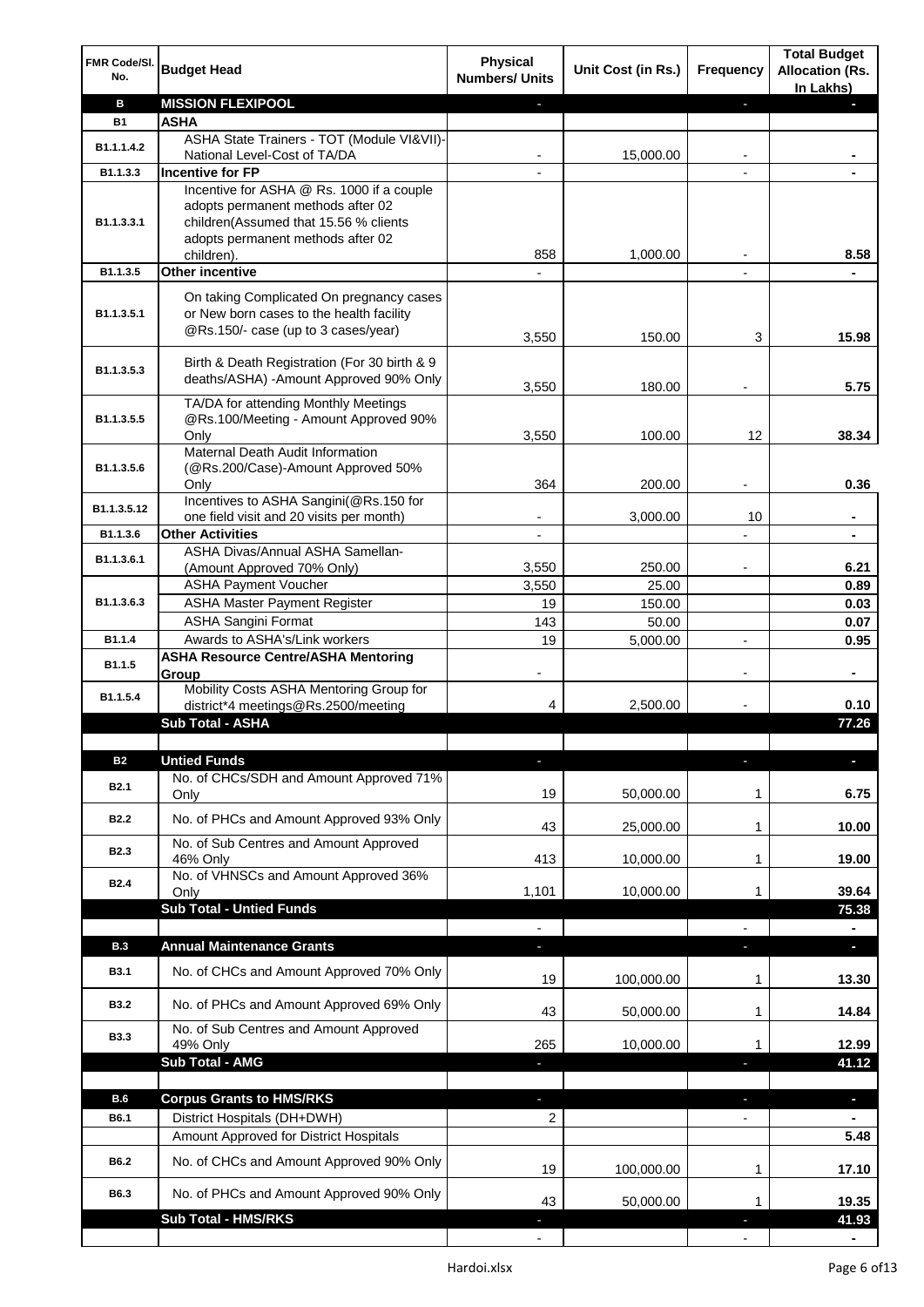| FMR Code/SI.<br>No.  | <b>Budget Head</b>                                                                                                         | <b>Physical</b><br><b>Numbers/ Units</b> | Unit Cost (in Rs.) | Frequency                | <b>Total Budget</b><br><b>Allocation (Rs.</b><br>In Lakhs) |
|----------------------|----------------------------------------------------------------------------------------------------------------------------|------------------------------------------|--------------------|--------------------------|------------------------------------------------------------|
| <b>B9</b>            | <b>Mainstreaming of AYUSH</b>                                                                                              | $\blacksquare$                           |                    | ٠                        | н                                                          |
| B.9.1                | <b>Medical Officers (Only AYUSH)</b>                                                                                       | $\overline{\phantom{a}}$                 |                    | $\overline{\phantom{a}}$ |                                                            |
| B.9.1.1              | <b>Contractual Medical Officers</b>                                                                                        | 39                                       | 24,000.00          | 6                        | 56.16                                                      |
| <b>B.9.2</b>         | <b>AYUSH Pharmacists</b>                                                                                                   | 16                                       | 9,000.00           | 6                        | 8.64                                                       |
|                      | <b>Sub Total (AYUSH)</b>                                                                                                   | ٠                                        |                    | ÷.                       | 64.80                                                      |
|                      |                                                                                                                            |                                          |                    |                          |                                                            |
| <b>B10</b>           | <b>IEC-BCC Activities</b><br>Implementation of BCC/IEC Activities at                                                       | J,                                       |                    | ı                        | O.                                                         |
| <b>B.10.2</b>        | district level                                                                                                             |                                          |                    |                          | 5.00                                                       |
| B.10.5.2             | Printing of WIFS Cards, Referral Slips, etc                                                                                | $\overline{\phantom{a}}$                 |                    | $\overline{\phantom{a}}$ |                                                            |
|                      | WIFS Cards for School Children(No. of Cards)                                                                               |                                          | 4.00               |                          |                                                            |
|                      | Sub Total (IEC/BCC)                                                                                                        |                                          |                    |                          | 5.00                                                       |
|                      |                                                                                                                            |                                          |                    |                          |                                                            |
| <b>B15</b>           | <b>Planning, Implementation and Monitoring</b>                                                                             |                                          |                    |                          |                                                            |
| B15.2                | <b>Quality Assurance</b>                                                                                                   |                                          |                    |                          | ۰                                                          |
| B15.2.2              | <b>Quality Assurance Committees</b><br><b>Division Level</b>                                                               |                                          |                    |                          | ۰                                                          |
|                      | One time establishment @ Rs. 1.00 Lakh/<br>Division (Amount Approved 50% Only)                                             | $\overline{\phantom{a}}$                 | 100,000.00         | 1                        |                                                            |
|                      | Operational Expenses @Rs. 5000/month/                                                                                      |                                          |                    |                          |                                                            |
|                      | division (Amount Approved 50% Only)                                                                                        |                                          | 5,000.00           | 12                       |                                                            |
|                      | <b>District Level</b>                                                                                                      |                                          |                    |                          |                                                            |
|                      | One time establishment @ Rs. 1.00 Lakh/<br>District (Amount Approved 50% Only)                                             | 1                                        | 100,000.00         | 1                        | 0.50                                                       |
|                      | Operational Expenses @Rs. 5000/ Month/<br>District (Amount Approved 50% Only)                                              | 1                                        | 5,000.00           | 12                       | 0.30                                                       |
| B15.2.4              | <b>Review meetings</b>                                                                                                     | $\overline{\phantom{a}}$                 |                    | $\overline{\phantom{a}}$ | ٠                                                          |
| B15.2.4.2            | <b>Division Level</b>                                                                                                      |                                          |                    | $\overline{\phantom{a}}$ | ٠                                                          |
|                      | Review meetings @ Rs 10000/- per meeting<br>for 4 meeting per division (Amount Approved<br>50% Only)                       |                                          | 10,000.00          | 4                        |                                                            |
|                      | <b>District Level</b>                                                                                                      |                                          |                    |                          |                                                            |
|                      | Review meetings @ Rs 10000/- per meeting<br>for 4 meeting per District (Amount Approved<br>50% Only)                       | 1                                        | 10,000.00          | 4                        | 0.20                                                       |
| B15.2.5              | <b>Other Block Level Activities</b>                                                                                        |                                          |                    |                          |                                                            |
| B15.2.5.1            | Block QA visioning meeting (Orienting<br><b>Block Officials on Facility Solutions Levels-</b><br>Amount Approved 50% Only) | 1                                        | 35,000.00          | 1                        | 0.18                                                       |
| B15.2.5.2            | Quality Management System (QMS) training<br>workshop - (Amount Approved 50% Only)                                          | 1                                        | 100,000.00         | 1                        | 0.50                                                       |
|                      | <b>Sub Total - Quality Assurance</b>                                                                                       | н                                        |                    | r                        | 1.68                                                       |
|                      |                                                                                                                            |                                          |                    |                          | ۰                                                          |
| B15.3<br>B15.3.1.6.3 | <b>Monitoring and Evaluation</b><br>Honoraria of Data Entry Operators for MCTS                                             |                                          |                    |                          |                                                            |
|                      |                                                                                                                            | 19                                       | 11,000.00          | 6                        | 12.54                                                      |
| B15.3.2              | <b>Computerization HMIS and E-governance</b>                                                                               |                                          |                    |                          |                                                            |
|                      | HMIS Operational Cost (excluding HR & Trainings)-<br>Expenses for Internet @1500/month/                                    |                                          |                    |                          |                                                            |
|                      | computer for 951 Nos                                                                                                       | 21                                       | 1,500.00           | 12                       | 3.78                                                       |
|                      | Expenses for Internet Rs.750/pm/block<br>computer(new) for 820 Nos.                                                        | 19                                       | 750.00             | 12                       | 1.71                                                       |
| B15.3.2.1.a          | Expenses for Internet Data Card<br>@Rs.750/pm/Computer (new) for 75 Nos.                                                   | 1                                        | 750.00             | 12                       | 0.09                                                       |
|                      | Expenses for Internet Data Card<br>@Rs.750/pm/Computer (new) for 18 Nos.                                                   |                                          | 750.00             | 12                       |                                                            |
| B15.3.2.1.d          | Other Office and admin expenses                                                                                            |                                          |                    |                          |                                                            |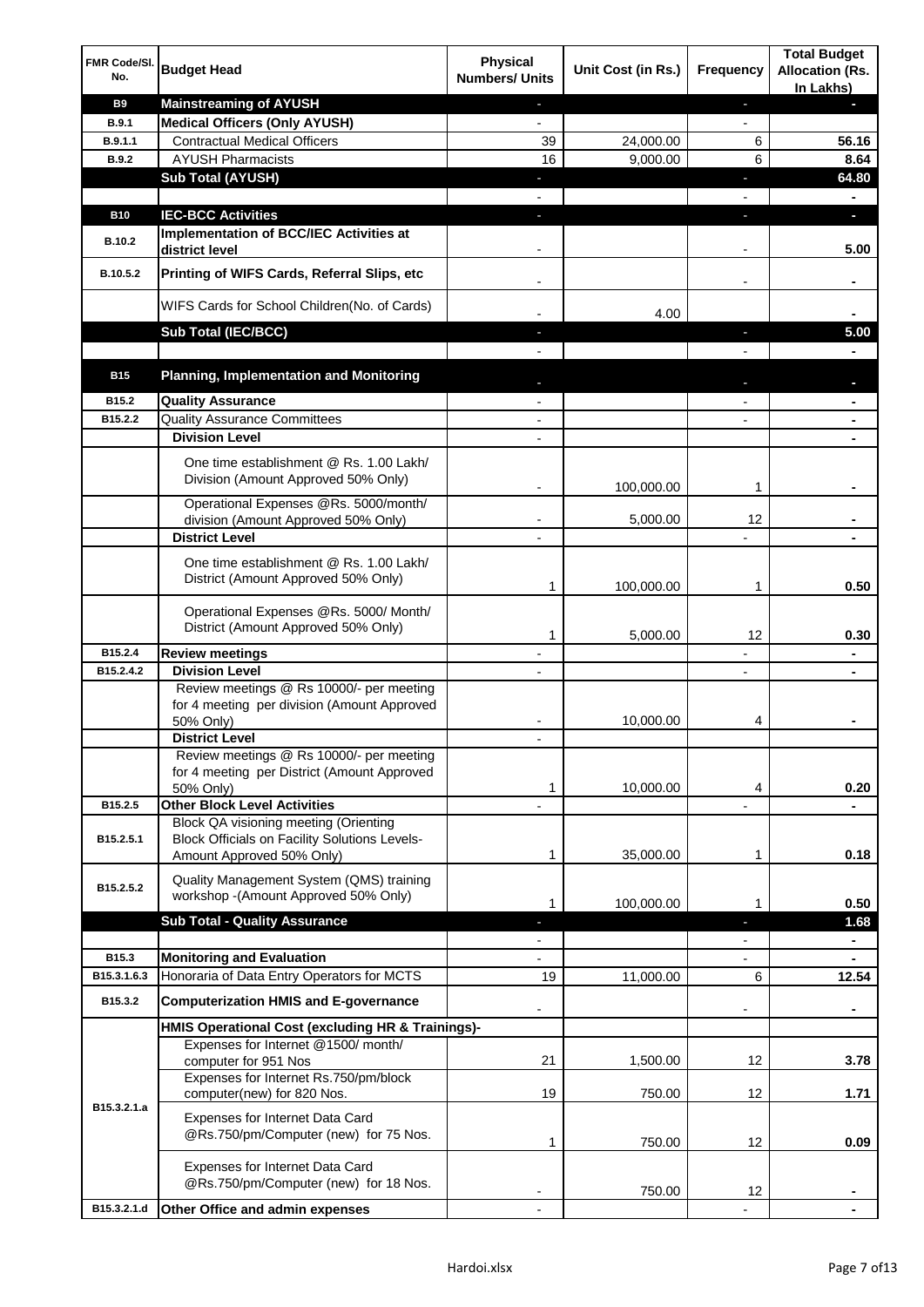| FMR Code/SI.<br>No. | <b>Budget Head</b>                                                                | <b>Physical</b><br><b>Numbers/ Units</b> | Unit Cost (in Rs.) | Frequency                | <b>Total Budget</b><br><b>Allocation (Rs.</b><br>In Lakhs) |
|---------------------|-----------------------------------------------------------------------------------|------------------------------------------|--------------------|--------------------------|------------------------------------------------------------|
| B15.3.2.1.d.2       | Maintenance of Computers/AMC/etc -HMIS<br>(Block -PHC/CHC, CH, CMF (M/F) Old      |                                          |                    |                          |                                                            |
|                     | @Rs. 4000/unit for 951 no.<br>Purchase of computer consumables/Admin              | 21                                       | 4,000.00           | 1                        | 0.84                                                       |
| B15.3.2.1.d.3       | Expenses @ Rs.1000.00 for 951 no.-Six<br>Months                                   | 21                                       | 1,000.00           | 6                        | 1.26                                                       |
| B15.3.2.2.a         | MCTS Operational Cost (excluding HR &<br>Trainings)                               |                                          |                    |                          |                                                            |
|                     | Procurement of computers/ Printers/                                               |                                          |                    |                          |                                                            |
| B15.3.2.2.b         | Cartridges , etc. - @50,000.00/Computer<br>Systems for 820 No.                    | 19                                       | 50,000.00          | 1                        | 9.50                                                       |
| B15.3.2.2.d         | Other Office and admin expenses<br>@12,000.00 per year -820 No.(New)              | 19                                       | 12,000.00          | 1                        | 2.28                                                       |
| B15.3.3             | Other M & E Activities                                                            |                                          |                    |                          |                                                            |
| B15.3.3.5           | Review Meetings for MCTS @ Rs<br>4,000/meeting for 12 meetings                    | 1.                                       | 4,000.00           | 12                       | 0.48                                                       |
|                     | <b>Sub Total - Monitoring and Evaluation</b>                                      |                                          |                    |                          | 32.48                                                      |
|                     |                                                                                   |                                          |                    | $\overline{\phantom{0}}$ | $\blacksquare$                                             |
| <b>B.16</b>         | <b>PROCUREMENT</b>                                                                | ٠                                        |                    | ٠                        | $\overline{\phantom{a}}$                                   |
| B16.1.1             | <b>Procurement of Equipments: MH</b>                                              |                                          |                    | $\overline{\phantom{a}}$ | $\blacksquare$                                             |
| B16.1.1.2           | MVA/EVA Kits for Safe Abortion services                                           | 5                                        | 2,500.00           |                          | 0.13                                                       |
| B16.1.6             | <b>Equipments for ARSH/ School Health</b>                                         |                                          |                    |                          |                                                            |
| B16.1.6.1           | Equipments for ARSH Clinics (New)<br><b>Sub Total (Procurement of Equipments)</b> |                                          | 15,000.00          | 1                        | 0.13                                                       |
|                     |                                                                                   |                                          |                    |                          |                                                            |
| B.16.2.1            | Drugs & supplies for MH                                                           |                                          |                    |                          |                                                            |
| B.16.2.1.2          | Drugs for Safe Abortion (No. of MMA                                               |                                          |                    |                          |                                                            |
| B.16.2.4            | estimated in year 2013-14)<br><b>Supplies for IMEP</b>                            | 432                                      | 200.00             |                          | 0.86                                                       |
| B.16.2.4.1          | Bio-Medical Waste Management-District                                             |                                          |                    |                          |                                                            |
|                     | level                                                                             |                                          |                    |                          | 16.29                                                      |
| B.16.2.4.2          | Bio-Medical Waste Management-CHC level                                            |                                          |                    |                          | 20.45                                                      |
| B.16.2.4.3          | Cleaning/Washing, House keeping and<br>Laundry Management - District Level        |                                          |                    |                          | 26.82                                                      |
| B.16.2.4.4          | Cleaning/Washing, House keeping and<br>Laundry Management - CHC/PHC Level         |                                          |                    |                          | 24.49                                                      |
|                     | <b>ASHA Drug Kits</b>                                                             |                                          |                    |                          |                                                            |
| B.16.2.5.2          | Drug Kit replenishment for ASHAs @ Rs.<br>300/ASHA                                | 2,558                                    | 300.00             |                          | 7.67                                                       |
| B.16.2.6            | Drugs & supplies for WIFS                                                         |                                          |                    | $\blacksquare$           |                                                            |
|                     | For Govt. & Govt. aided Schools (Classes VI                                       |                                          |                    |                          |                                                            |
|                     | to XII)<br><b>Total Beneficiaries</b>                                             | 139,596                                  |                    |                          |                                                            |
| B.16.2.6.1          | IFA Tables Required at District (                                                 |                                          |                    |                          |                                                            |
|                     | Beneficiary* 52 Tabs)                                                             | 7,258,982                                | 0.12               | $\overline{\phantom{0}}$ | 8.71                                                       |
| B.16.2.6.2          | Albendazole Tablets Required at District<br>(Beneficiary *2 Tabs)                 | 279,192                                  | 1.00               |                          | 2.79                                                       |
| B.16.2.7            | Drugs & Supplies under SHP                                                        |                                          |                    |                          |                                                            |
|                     | For Aganwadi Centres                                                              |                                          |                    |                          | ٠                                                          |
|                     | Expected No. of Children at AWCs<br>No. of IFA Bottles (One bottle of 100         | 86,350                                   |                    |                          |                                                            |
|                     | ml./child)                                                                        | 86,350                                   | 10.00              |                          | 8.64                                                       |
|                     | Albendazole Tablets (2 tablets per Child)                                         | 172,700                                  | 1.00               |                          | 1.73                                                       |
|                     | For Primary Schools(For Govt. & Govt.<br>aided Schools Classes I to V)            |                                          |                    |                          |                                                            |
|                     | Expected No. of Children in Schools                                               | 254,524                                  |                    |                          |                                                            |
|                     | No. of Tablets Required at District (52<br>Tabs./ Beneficiary)                    | 13,235,241                               | 0.12               |                          | 15.88                                                      |
|                     | No. of Tablets Required at District (2 Tabs./                                     |                                          |                    |                          |                                                            |
|                     | Beneficiary)                                                                      | 509,048                                  | 1.00               |                          | 5.09                                                       |
|                     | <b>Medicines for Teams</b>                                                        |                                          |                    |                          |                                                            |
|                     | No. of Blocks<br>First Time Medicines For Teams (2 Teams                          | 19                                       |                    |                          |                                                            |
|                     | in Each Block)                                                                    | 38                                       | 18,000.00          |                          | 6.84                                                       |
|                     | Sub Total (Procurement of Drugs & Supplies)                                       |                                          |                    |                          | 146.27                                                     |
|                     |                                                                                   |                                          |                    |                          |                                                            |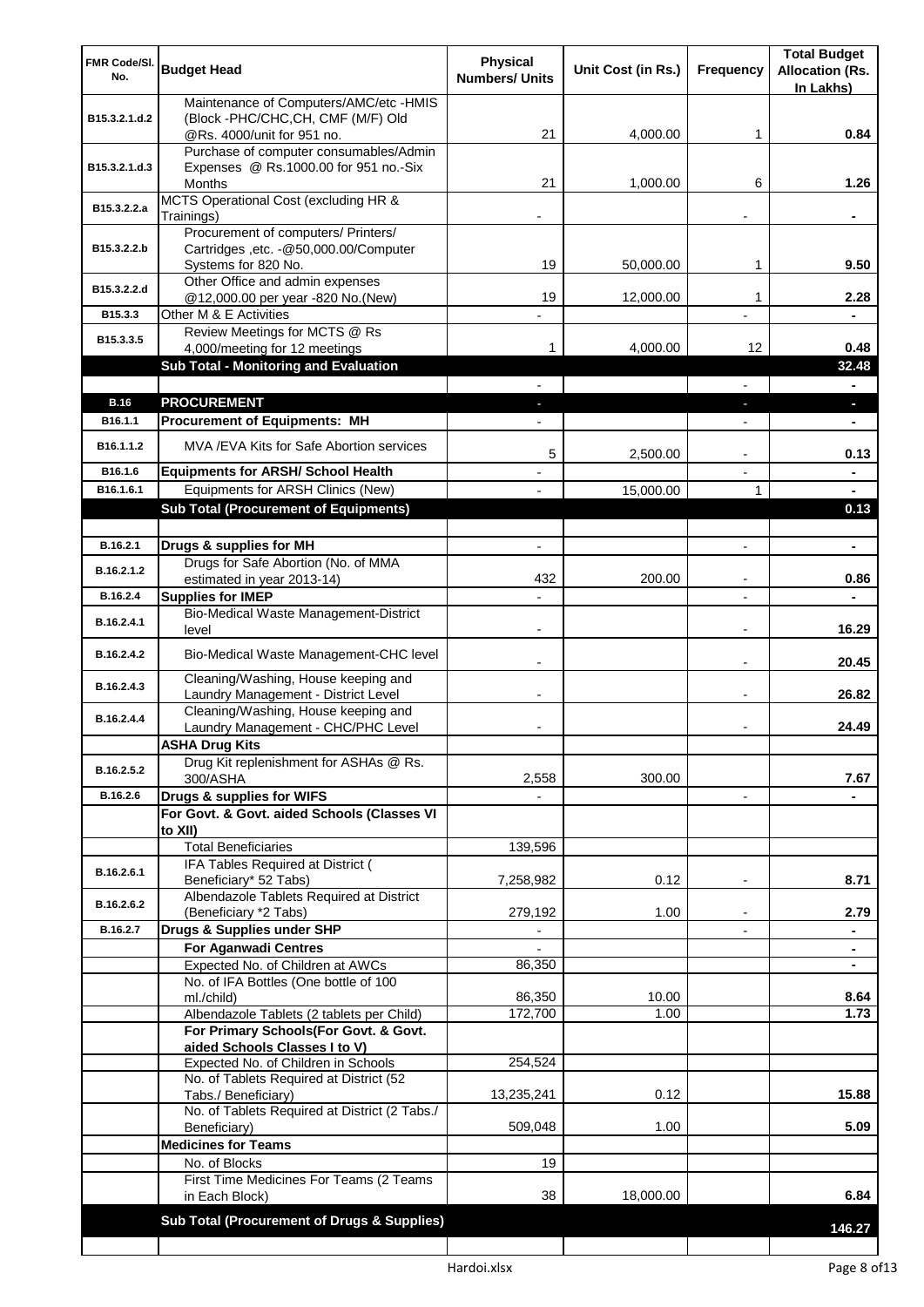| FMR Code/SI.<br>No. | <b>Budget Head</b>                                                                                                                                                                                                                                             | <b>Physical</b><br><b>Numbers/ Units</b>   | Unit Cost (in Rs.)    | Frequency                | <b>Total Budget</b><br><b>Allocation (Rs.</b><br>In Lakhs) |
|---------------------|----------------------------------------------------------------------------------------------------------------------------------------------------------------------------------------------------------------------------------------------------------------|--------------------------------------------|-----------------------|--------------------------|------------------------------------------------------------|
| <b>B.17</b>         | <b>Drugs Warehouses/Logistics Management</b>                                                                                                                                                                                                                   |                                            |                       |                          |                                                            |
|                     | Honoraria of Staff at Regional Drug                                                                                                                                                                                                                            |                                            |                       |                          |                                                            |
|                     | Warehouse                                                                                                                                                                                                                                                      |                                            |                       |                          |                                                            |
|                     | Accountant                                                                                                                                                                                                                                                     | $\overline{a}$                             | 10,000.00             | 6                        |                                                            |
|                     | Computer Operator Cum Store Keeper<br>Fork-Lift Operator cum Mechanic                                                                                                                                                                                          | $\overline{\phantom{a}}$<br>$\blacksquare$ | 10,000.00<br>6,500.00 | 6<br>6                   | $\blacksquare$                                             |
| <b>B.17.1</b>       | Fourth class / Loader                                                                                                                                                                                                                                          | $\blacksquare$                             | 6,500.00              | 6                        | $\blacksquare$                                             |
|                     | Generator Operator cum Electrician                                                                                                                                                                                                                             | $\overline{a}$                             | 5,000.00              | 6                        | ٠                                                          |
|                     | Sweeper                                                                                                                                                                                                                                                        |                                            | 3,500.00              | 6                        |                                                            |
|                     | <b>Armed Guards</b>                                                                                                                                                                                                                                            |                                            | 6,335.00              | 6                        |                                                            |
|                     | <b>General Guards</b>                                                                                                                                                                                                                                          |                                            | 5,157.00              | 6                        |                                                            |
|                     | Gardener                                                                                                                                                                                                                                                       |                                            | 3,000.00              | 6                        |                                                            |
|                     | Honoraria of Staff at District Drug                                                                                                                                                                                                                            |                                            |                       |                          | $\blacksquare$                                             |
|                     | Warehouse<br>Computer Operator Cum Store Keeper                                                                                                                                                                                                                | 1                                          | 10,000.00             | 6                        | 0.60                                                       |
| <b>B.17.3</b>       | Generator Operator Cum Mechanic/Electricia                                                                                                                                                                                                                     | $\mathbf{1}$                               | 5,000.00              | 6                        | 0.30                                                       |
|                     | Loader                                                                                                                                                                                                                                                         | 1                                          | 5,000.00              | 6                        | 0.30                                                       |
|                     | Choukidar                                                                                                                                                                                                                                                      | 1                                          | 5,000.00              | 6                        | 0.30                                                       |
|                     | Part-time Sweeper                                                                                                                                                                                                                                              | 1                                          | 2,500.00              | 6                        | 0.15                                                       |
| B.17.4.1            | <b>Operational Cost for Regional Drug ware</b>                                                                                                                                                                                                                 |                                            |                       |                          |                                                            |
|                     | House<br><b>Electricity Charges</b>                                                                                                                                                                                                                            |                                            |                       |                          |                                                            |
|                     | <b>Telephone Charges</b>                                                                                                                                                                                                                                       |                                            |                       |                          | $\blacksquare$                                             |
|                     | POL & Maintenance of DG Sets                                                                                                                                                                                                                                   |                                            |                       |                          | $\blacksquare$                                             |
|                     | Stationary                                                                                                                                                                                                                                                     |                                            |                       |                          | $\blacksquare$                                             |
|                     | Contingency                                                                                                                                                                                                                                                    |                                            |                       |                          | $\blacksquare$                                             |
|                     | <b>Sub Total-Drug Ware Houses</b>                                                                                                                                                                                                                              |                                            |                       |                          | 1.65                                                       |
|                     |                                                                                                                                                                                                                                                                |                                            |                       |                          |                                                            |
|                     | <b>GRAND TOTAL- MISSION FLEXIPOOL</b>                                                                                                                                                                                                                          | J.                                         |                       | ÷                        | 487.69                                                     |
|                     |                                                                                                                                                                                                                                                                |                                            |                       |                          | $\blacksquare$                                             |
| C                   | <b>IMMUNISATION</b><br>RI strengthening project (Review meeting,                                                                                                                                                                                               | ÷,                                         |                       | ı                        | J,                                                         |
| C.1                 | Mobility support, Outreach services etc)                                                                                                                                                                                                                       |                                            |                       |                          |                                                            |
| C.1.a               | Mobility Support for supervision for district                                                                                                                                                                                                                  |                                            |                       |                          |                                                            |
|                     | level officers @Rs 250000/- Year                                                                                                                                                                                                                               | 1                                          | 250,000.00            | $\overline{\phantom{a}}$ | 2.50                                                       |
| C.1.b               | Mobility support for supervision at State                                                                                                                                                                                                                      |                                            |                       |                          |                                                            |
|                     | level                                                                                                                                                                                                                                                          |                                            |                       |                          |                                                            |
| C.1.c               | Printing and dissemination of Immunization<br>cards, tally sheets, monitoring forms etc.@<br>Rs 10 /- Beneficiary                                                                                                                                              | 130,920                                    | 10.00                 |                          | 13.09                                                      |
| C.1.d               | Support for Quarterly State level review                                                                                                                                                                                                                       |                                            |                       |                          |                                                            |
|                     | meetings of district officer                                                                                                                                                                                                                                   |                                            |                       |                          |                                                            |
| C.1.e               | Quarterly review meetings exclusive for RI<br>at district level with Block Mos, CDPO, and<br>other stake holders (@ Rs 100/- per<br>participant(5 participant / block)                                                                                         | 380                                        | 100.00                |                          | 0.38                                                       |
| C.1.f               | Quarterly review meetings exclusive for RI<br>at block level @Rs 50/- per person as<br>honorarium/Asha(For travel) & Rs 25 per<br>person at the disposal of MOIC for meeting<br>expenses (Refreshment, stationery and                                          |                                            |                       |                          |                                                            |
|                     | mis.)                                                                                                                                                                                                                                                          | 3,040                                      | 75.00                 |                          | 2.28                                                       |
| C.1.g               | Focus on slum & underserved areas in<br>urban areas/alternative vaccinator for slums<br>(Hiring of ANM @ 450/-per session for four<br>sessions/month/slum of 10000 population<br>and Rs.300/ month as contingency per slum<br>i.e.Rs.2100/-month/slum of 10000 |                                            |                       |                          |                                                            |
|                     | population)                                                                                                                                                                                                                                                    | 72                                         | 2,100.00              |                          | 1.51                                                       |
| C.1.h               | Mobilization of children through ASHA or                                                                                                                                                                                                                       |                                            |                       |                          |                                                            |
|                     | other mobilizers(@Rs 150/-per session)                                                                                                                                                                                                                         | 47,451                                     | 150.00                | $\blacksquare$           | 71.18                                                      |
| C.1.i               | Alternative vaccine delivery in hard to reach<br>areas(@Rs 150/-per session)<br>Alternative Vaccine Delivery in other                                                                                                                                          | 9,428                                      | 150.00                |                          | 14.14                                                      |
| $C.1.$ j            | areas(@Rs. 75/- per session)                                                                                                                                                                                                                                   | 38,023                                     | 75.00                 | $\blacksquare$           | 28.52                                                      |
| C.1.k               | To develop micro plan at sub-centre level(@<br>Rs 100/- per sub centre)                                                                                                                                                                                        | 432<br>Hardoi.xlsx                         | 100.00                |                          | 0.43<br>Page 9 of 13                                       |
|                     |                                                                                                                                                                                                                                                                |                                            |                       |                          |                                                            |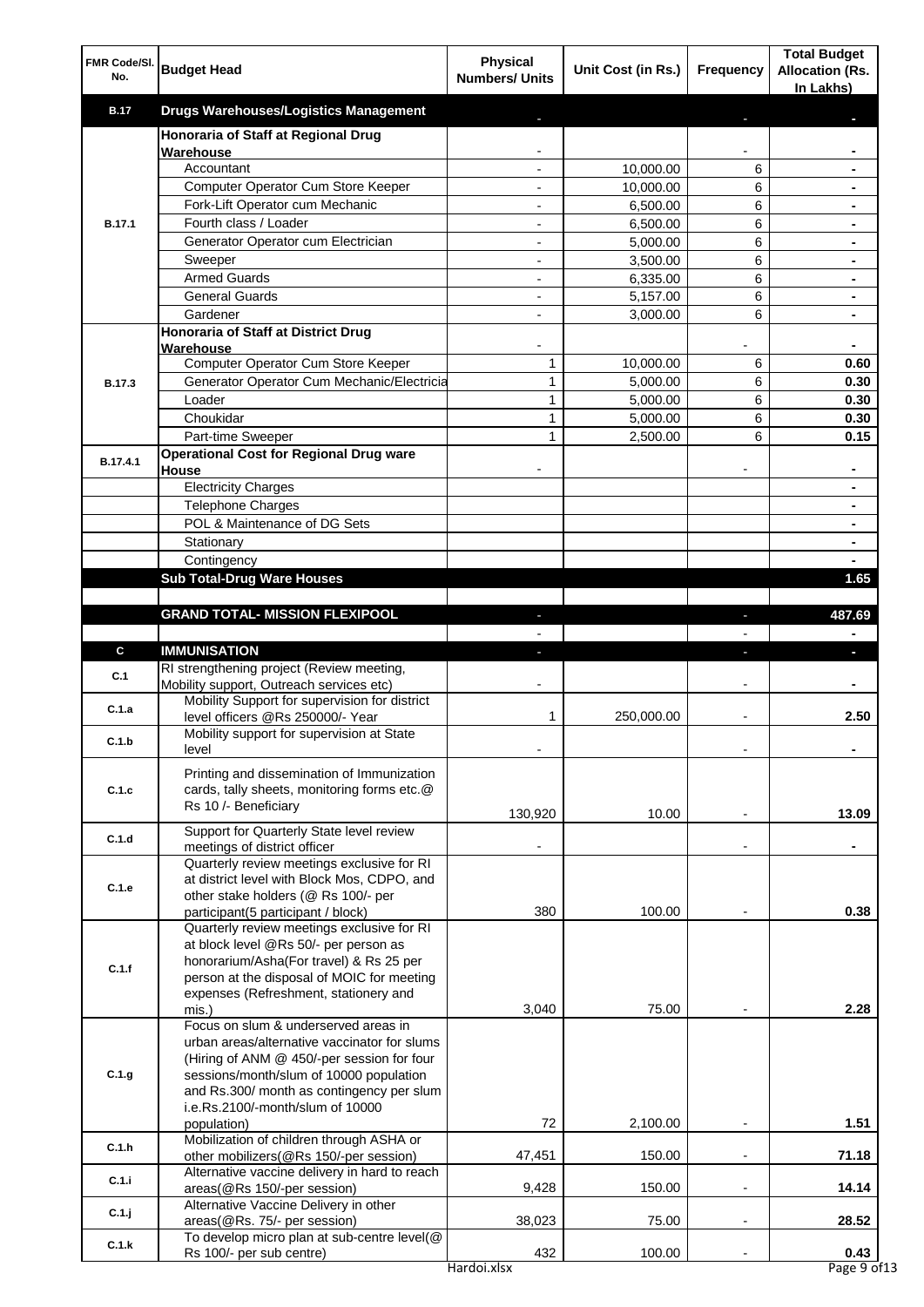| FMR Code/SI.            | <b>Budget Head</b>                                                                     | <b>Physical</b>       | Unit Cost (in Rs.) | Frequency      | <b>Total Budget</b><br><b>Allocation (Rs.</b> |
|-------------------------|----------------------------------------------------------------------------------------|-----------------------|--------------------|----------------|-----------------------------------------------|
| No.                     |                                                                                        | <b>Numbers/ Units</b> |                    |                | In Lakhs)                                     |
|                         | For consolidation of micro plans at block                                              |                       |                    |                |                                               |
| C.1.1                   | level (@ Rs 1000/-per block per PHC and                                                |                       |                    |                |                                               |
|                         | Rs 2000/- per district)                                                                | 21                    | 1,000.00           |                | 0.21                                          |
|                         | POL for vaccine delivery from State to<br>district and from district to PHC/CHCs(@ Rs  |                       |                    |                |                                               |
| C.1.m                   | 150000/- per district per year)                                                        | 1                     | 150,000.00         |                | 1.50                                          |
|                         | Consumables for computer including                                                     |                       |                    |                |                                               |
| C.1.n                   | provision for internet access for RIMS (@                                              |                       |                    |                |                                               |
|                         | Rs 400/- per month per district)                                                       | 1                     | 400.00             | 12             | 0.05                                          |
| C.1.o                   | Red/Black plastic bags etc.(@ Rs 3 per bag                                             |                       |                    |                |                                               |
|                         | and 2 bags per session)                                                                | 49,823                | 3.00               | 2              | 2.99                                          |
| C.1.p                   | Hub Cutter/Bleach/Hypochlorite solution/<br>Twin buckets(@ Rs 1200/- per PHC/CHC       |                       |                    |                |                                               |
|                         | per year)                                                                              | 19                    | 1,200.00           |                | 0.23                                          |
| C.1.q                   | Safety Pits(@ Rs 5250/- per pit)                                                       | $\overline{7}$        | 5,250.00           | $\overline{a}$ | 0.37                                          |
|                         | Other Specific requirement                                                             |                       |                    |                |                                               |
|                         | Fund for annual maintenance operation of                                               |                       |                    |                |                                               |
|                         | WIC/WIF at division level @ Rs.40000/unit                                              |                       |                    |                |                                               |
|                         | of WIC/WIF                                                                             |                       | 40,000.00          |                |                                               |
|                         | POL for generators and operational                                                     |                       |                    |                |                                               |
| C.1.r                   | expenses at divisional vaccine storage point<br>@ Rs 2.00 Lakhs/ year/division vaccine |                       |                    |                |                                               |
|                         | store points                                                                           |                       | 200,000.00         |                |                                               |
|                         | Electricity bill for WIC/WIF AT state and                                              |                       |                    |                |                                               |
|                         | divisional level @ Rs 1.50Lakhs/year                                                   |                       |                    |                |                                               |
|                         | /division store points                                                                 |                       | 150,000.00         |                |                                               |
|                         | <b>AEFI Kits</b>                                                                       | 102                   | 200.00             |                | 0.20                                          |
| C.2                     | <b>Salary of Contractual Staffs</b>                                                    |                       |                    |                |                                               |
| C.2.2                   | Computer Assistants at District level                                                  | 1                     | 10,000.00          | 6              | 0.60                                          |
| C.3                     | <b>Training under Immunisation</b>                                                     |                       |                    |                |                                               |
|                         | District level Orientation training including                                          |                       |                    |                |                                               |
|                         | Hep B, Measles, AEFI & JE(wherever<br>required) for 2 days ANM, Multi Purpose          |                       |                    |                |                                               |
|                         | Health Worker (Male), LHV, Health                                                      |                       |                    |                |                                               |
|                         | Assistant (Male/Female), Nurse Midwives,                                               |                       |                    |                |                                               |
|                         | BEEs & other staff (as per RCH norms) @                                                |                       |                    |                |                                               |
|                         | Rs 46200/batch                                                                         | 3                     | 46,200.00          |                | 1.39                                          |
|                         | Three day training including Hep B, Measles                                            |                       |                    |                |                                               |
| C.3.2                   | & JE(wherever required) of Medical Officers                                            |                       |                    |                |                                               |
|                         | of RI using revised MO training module) @                                              | 1                     | 65,600.00          |                | 0.66                                          |
|                         | Rs 65600/ batch<br>Two days cold chain handlers training for                           |                       |                    |                |                                               |
|                         | block level cold chain handlers by State and                                           |                       |                    |                |                                               |
|                         | district cold chain officers @ Rs                                                      |                       |                    |                |                                               |
|                         | 26600/batch                                                                            | 1                     | 26,600.00          |                | 0.27                                          |
|                         | One day training of block level data handlers                                          |                       |                    |                |                                               |
| C.3.5                   | by DIOs and District cold chain officer to                                             |                       |                    |                |                                               |
| C.3.1<br>C.3.4<br>C.3.6 | train about the reporting formats of<br>immunization @ Rs 300/ person                  | 20                    | 300.00             |                | 0.06                                          |
|                         | Intensified immunization training of front                                             |                       |                    |                |                                               |
|                         | line workers @ Rs 86660/batch                                                          | 19                    | 86,660.00          |                | 16.47                                         |
| C.4                     | <b>Cold Chain Maintenance</b>                                                          |                       |                    |                |                                               |
|                         | Cold chain maintenance at PHC/CHC Level                                                |                       |                    |                |                                               |
|                         | (@Rs. 750/PHC/CHC per year)                                                            | 1                     | 750.00             |                | 0.01                                          |
|                         | Cold chain maintenance at District Level                                               |                       |                    |                |                                               |
|                         | (@Rs. 15000/year)<br>Asha Incentives- for full immunization @                          | 1                     | 15,000.00          |                | 0.15                                          |
|                         | RS.100 per child for full immunization in first                                        |                       |                    |                |                                               |
| C.5                     | year and Rs.50 per child for ensuring                                                  |                       |                    |                |                                               |
|                         | complete immunization up to 2nd year of                                                |                       |                    |                |                                               |
|                         | age.(94.22% of the fund)                                                               | 106,500               | 150.00             |                | 150.52                                        |
|                         | <b>TOTOAL - ROUTINE IMMUNIZATION</b>                                                   | $\blacksquare$        |                    | ٠              | 309.69                                        |
|                         |                                                                                        |                       |                    |                |                                               |
| D                       | <b>National Disease Control Programmes</b>                                             | ٠                     |                    | ÷.             | ÷.                                            |
|                         |                                                                                        |                       |                    |                |                                               |
| E                       | <b>Integrated Disease Surveillance Project</b>                                         |                       |                    |                |                                               |
|                         | (IDSP)<br>Operational Costs (Rs. 25000/0 per Month)                                    |                       |                    |                |                                               |
| E.1                     | including 10 Medical Colleges                                                          |                       |                    |                | 3.00                                          |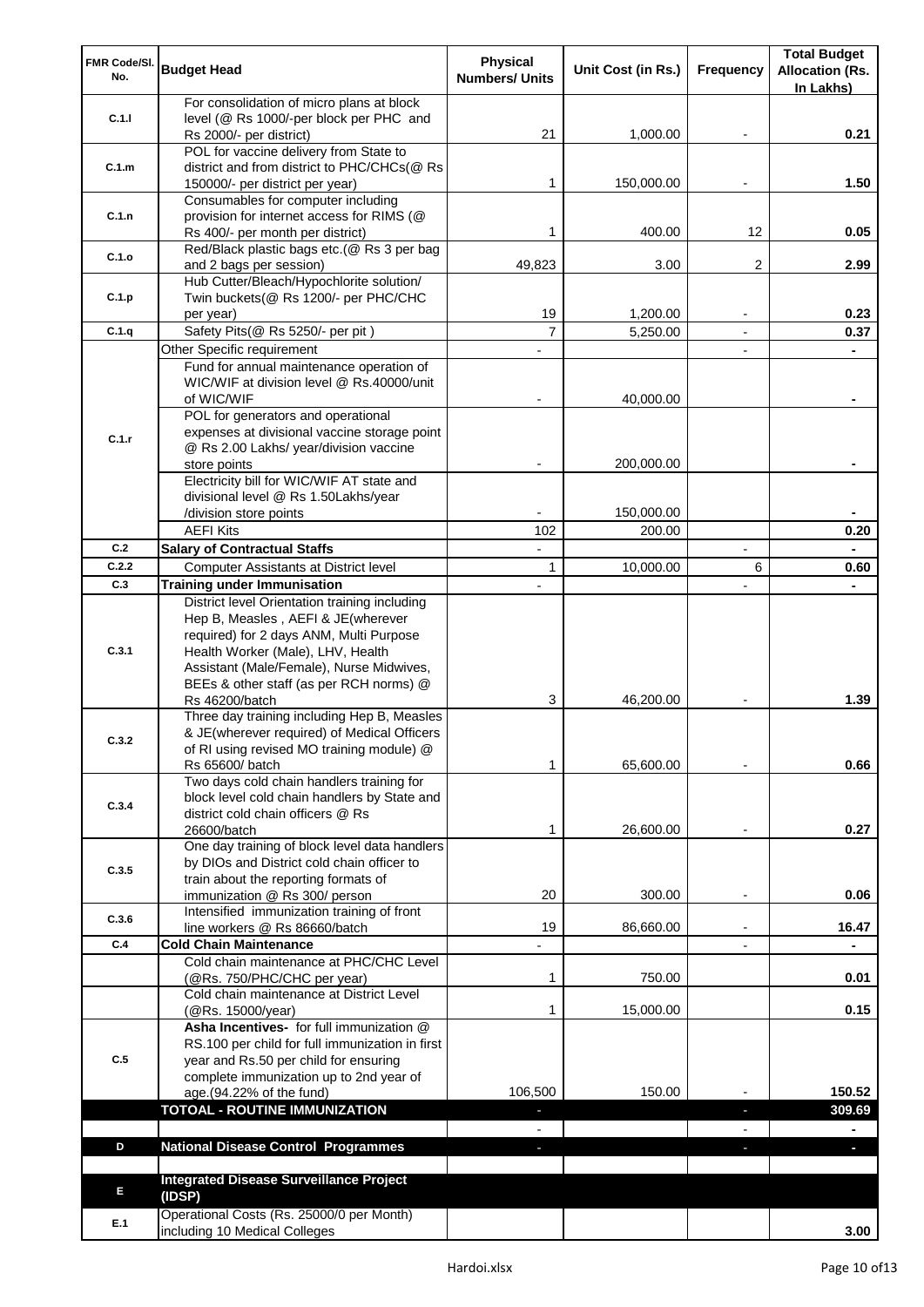| FMR Code/SI.<br>No. | <b>Budget Head</b>                                                                                                                                                                                                                                                    | <b>Physical</b><br><b>Numbers/ Units</b> | Unit Cost (in Rs.) | Frequency | <b>Total Budget</b><br><b>Allocation (Rs.</b><br>In Lakhs) |
|---------------------|-----------------------------------------------------------------------------------------------------------------------------------------------------------------------------------------------------------------------------------------------------------------------|------------------------------------------|--------------------|-----------|------------------------------------------------------------|
| E.2                 | Remuneration for Contractual Human Resource                                                                                                                                                                                                                           |                                          |                    |           |                                                            |
| E.2.1               | Epidemiologist (Rs. 27500-44000)                                                                                                                                                                                                                                      |                                          |                    |           | 4.29                                                       |
| E.2.2               | Microbiologist (Rs. 27500-44000)                                                                                                                                                                                                                                      |                                          |                    |           |                                                            |
| E.3.2               | Data Manager (Rs. 18000 per Mth)                                                                                                                                                                                                                                      |                                          |                    |           | 2.16                                                       |
| E.3.3               | Data Entry Operator (Rs. 11000/mth)                                                                                                                                                                                                                                   |                                          |                    |           | 1.32                                                       |
|                     | Training                                                                                                                                                                                                                                                              |                                          |                    |           | $\blacksquare$                                             |
|                     | Medical Officers (3 days) @ Rs 50000 /                                                                                                                                                                                                                                |                                          |                    |           |                                                            |
| E.8                 | Batch, for one batch<br><b>Hospital Pharmacists/Nurses Training (1)</b>                                                                                                                                                                                               |                                          |                    |           | ۰                                                          |
|                     | day) @ Rs.38000 / Batch for 1 batch                                                                                                                                                                                                                                   |                                          |                    |           |                                                            |
|                     | One Day Training of Medical College Doctors                                                                                                                                                                                                                           |                                          |                    |           |                                                            |
| E.8                 | Costs on account of Newly Formed Districts                                                                                                                                                                                                                            |                                          |                    |           |                                                            |
|                     | <b>TOTAL-IDSP</b>                                                                                                                                                                                                                                                     |                                          |                    |           | 10.77                                                      |
|                     |                                                                                                                                                                                                                                                                       |                                          |                    |           |                                                            |
|                     | <b>National Vector Borne Disease Control</b>                                                                                                                                                                                                                          |                                          |                    |           |                                                            |
| F                   | Programme (NVBDCP)                                                                                                                                                                                                                                                    |                                          |                    |           |                                                            |
| F.1.1               | <b>Malaria</b>                                                                                                                                                                                                                                                        |                                          |                    |           |                                                            |
| F.1.1.b             | <b>ASHA Incentives</b>                                                                                                                                                                                                                                                |                                          |                    |           | 2.25                                                       |
| F.1.1.d             | Monitoring, Evaluation & Supervision &                                                                                                                                                                                                                                |                                          |                    |           |                                                            |
|                     | Epidemic preparedness including mobility                                                                                                                                                                                                                              |                                          |                    |           | 0.85                                                       |
| F.1.1.e             | <b>IEC/BCC</b>                                                                                                                                                                                                                                                        |                                          |                    |           | 0.42                                                       |
| F.1.1.g             | <b>Training/Capacity Building</b><br><b>Sub Total - Malaria</b>                                                                                                                                                                                                       |                                          |                    |           | 0.25                                                       |
| F.1.2               |                                                                                                                                                                                                                                                                       |                                          |                    |           | 3.77                                                       |
|                     | Dengue & Chikungunya                                                                                                                                                                                                                                                  |                                          |                    |           |                                                            |
| F.1.2.a(iⅈ)         | Strengthening Surveillance for Apex Referral<br>Lab & Sentinel Surveillance Hospital                                                                                                                                                                                  |                                          |                    |           |                                                            |
| F.1.2.c             | Monitoring/Supervision and Rapid Response                                                                                                                                                                                                                             |                                          |                    |           | 0.75                                                       |
| F.1.2.d             | <b>Epidemic Preparedness</b>                                                                                                                                                                                                                                          |                                          |                    |           | 0.10                                                       |
| F.1.2.e             | Case Management                                                                                                                                                                                                                                                       |                                          |                    |           | 0.10                                                       |
| F.1.2.f             | Vector Control And Environmental                                                                                                                                                                                                                                      |                                          |                    |           |                                                            |
|                     | Management                                                                                                                                                                                                                                                            |                                          |                    |           | 4.00                                                       |
| F.1.2.g             | IEC/ BCC for Social Mobilization                                                                                                                                                                                                                                      |                                          |                    |           | 0.20                                                       |
| F.1.2.i             | Training/ Workshop                                                                                                                                                                                                                                                    |                                          |                    |           | 0.20                                                       |
|                     | Sub Total - Dengue & Chikungunya                                                                                                                                                                                                                                      |                                          |                    |           | 5.35                                                       |
| F.1.3               | <b>AES/JE</b>                                                                                                                                                                                                                                                         |                                          |                    |           |                                                            |
| F.1.3.a             | Strengthening of Sentinel sites which will<br>include Diagnostics and Case Management,<br>supply of kits by Gol                                                                                                                                                       |                                          |                    |           | 5.50                                                       |
| F.1.3.b             | IEC / BCC Activities & printing material<br>pertaining to JE / AES                                                                                                                                                                                                    |                                          |                    |           | 2.40                                                       |
|                     | Capacity Building in case management of                                                                                                                                                                                                                               |                                          |                    |           |                                                            |
| F.1.3.c             | Medical Officer and paramedical from                                                                                                                                                                                                                                  |                                          |                    |           |                                                            |
|                     | PHC/CHC at district level.                                                                                                                                                                                                                                            |                                          |                    |           | 0.50                                                       |
| F.1.3.d             | Monitoring and supervision                                                                                                                                                                                                                                            |                                          |                    |           | 1.00                                                       |
| F.1.3.e             | Procurement of Insecticides (Technical<br>Malathion)                                                                                                                                                                                                                  |                                          |                    |           | 1.15                                                       |
| F.1.3.f             | Thermal Fog Machine (Small) @ 0.85<br>lac/machine                                                                                                                                                                                                                     |                                          |                    |           | $\overline{\phantom{a}}$                                   |
| F.1.3.g             | Operational cost for Malathion fogging (As<br>per Availability of 3 MT Technical Malathion                                                                                                                                                                            |                                          |                    |           |                                                            |
| $F.1.3.$ j          | per district)<br>Paediatric ICU Establishment and HR &<br>operational cost for Paediatric ICU in                                                                                                                                                                      |                                          |                    |           | 0.15                                                       |
| F.1.3.k             | <b>Endemic Districts</b><br>ASHA Insentivization for sensitizing                                                                                                                                                                                                      |                                          |                    |           |                                                            |
|                     | community                                                                                                                                                                                                                                                             |                                          |                    |           | 0.10                                                       |
|                     | Sub Total - AES/JE                                                                                                                                                                                                                                                    |                                          |                    |           | 10.80                                                      |
| F.1.4               | <b>Lymphatic Filariasis</b>                                                                                                                                                                                                                                           |                                          |                    |           |                                                            |
| F.1.4.a             | State Task Force, STAC Meeting, printing<br>forms & register/ Mobility support, district<br>coordination meeting, sensitization of media<br>etc., Morbidity management, monitoring &<br>supervision and mobility support for Rapid<br>response including Line listing |                                          |                    |           |                                                            |
|                     |                                                                                                                                                                                                                                                                       |                                          |                    |           | 2.90                                                       |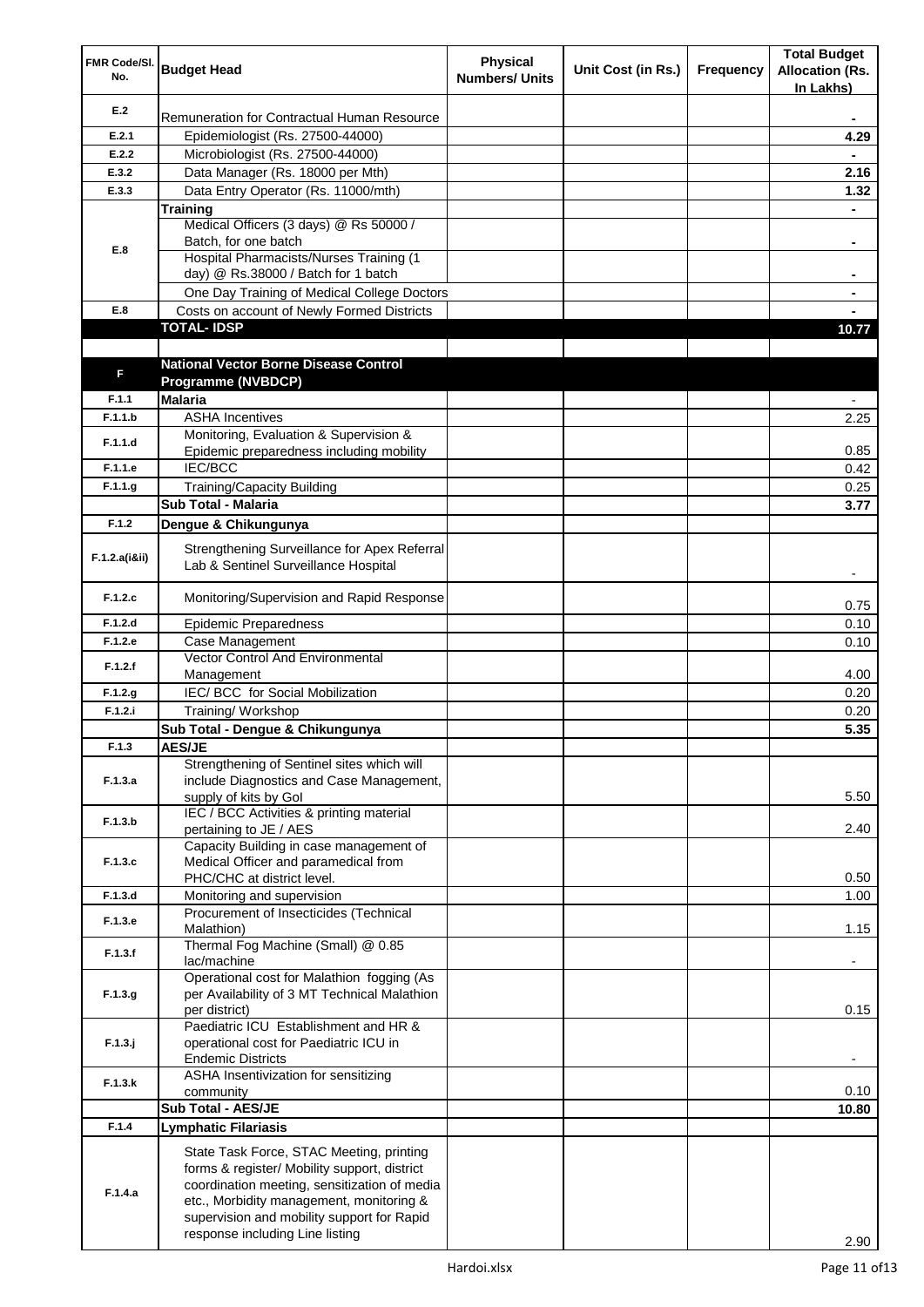| FMR Code/SI.        | <b>Budget Head</b>                                                                     | Physical              | Unit Cost (in Rs.) | Frequency      | <b>Total Budget</b>                 |
|---------------------|----------------------------------------------------------------------------------------|-----------------------|--------------------|----------------|-------------------------------------|
| No.                 |                                                                                        | <b>Numbers/ Units</b> |                    |                | <b>Allocation (Rs.</b><br>In Lakhs) |
| F.1.4.b             | Micro Filaria Survey                                                                   |                       |                    |                | 0.49                                |
|                     | Post MDA Assessment by medical colleges                                                |                       |                    |                |                                     |
| F.1.4.c             | (Govt, & Private)/ ICMR institutions                                                   |                       |                    |                | 0.15                                |
|                     | Training / Sensitization of district level                                             |                       |                    |                |                                     |
| F.1.4.d             | officers on ELF & Drug Distributors /<br>Peripheral health workers                     |                       |                    |                | 5.45                                |
|                     | Specific IEC/ BCC at State, districts, PHC,                                            |                       |                    |                |                                     |
| F.1.4.e             | Sub Centre & village lable VHSC/GKs                                                    |                       |                    |                | 1.00                                |
| F.1.4.f             | Honorarium for Drug Distributors including<br>ASHA & Supervisors involve in MDA        |                       |                    |                | 8.80                                |
| F.1.4.h.ii          | M.F.Survey in Non Endemic districts                                                    |                       |                    |                |                                     |
|                     | Sub Total - Lymphatic Filariasis                                                       |                       |                    |                | 18.79                               |
| F.1.5               | Kalazar                                                                                |                       |                    |                |                                     |
| F.1.5               | Case Search/ Camp Approach                                                             |                       |                    |                | ۰                                   |
| F.1.5.a             | Spray Pumps & Accessories                                                              |                       |                    |                |                                     |
| F.1.5.b             | Operational Cost for Spray including Spray<br>Wages & Pending liability of spray wages |                       |                    |                | -                                   |
| F.1.5.c             | Mobility / P.O.L./ Supervision                                                         |                       |                    |                | ٠                                   |
| F.1.5.d             | Monitoring & Evaluation                                                                |                       |                    |                |                                     |
|                     | Training for Spraying /IEC/                                                            |                       |                    |                |                                     |
| F.1.5.e/<br>F.1.5.f | BCC/Advocacy/Incentive to ASHA/Loss of<br>Wages                                        |                       |                    |                |                                     |
|                     | Sub Total - Kalazar                                                                    |                       |                    |                |                                     |
|                     | <b>Cash grant for Decentralized commodities</b>                                        |                       |                    |                |                                     |
|                     | for Malaria + Filaria F.6                                                              |                       |                    |                |                                     |
| F.6(a,b,c,k)        | Drugs (Chloroquine, Primaquine 2.5/7.5mg)<br>and ACT                                   |                       |                    |                | 0.30                                |
| F.6.f               | D.E.C.                                                                                 |                       |                    |                | 11.15                               |
| F.6.h               | NS 1 antigen Kit<br>Dengue                                                             |                       |                    |                | 0.05                                |
| F.6.i               | Larvicidal (Temephos, Bti(AS)/Bti (wp)(for                                             |                       |                    |                |                                     |
|                     | polluted and non polluted water)                                                       |                       |                    |                | 0.90                                |
|                     | <b>Sub Total- Dec.Commodities</b><br><b>TOTAL-NVBDCP</b>                               |                       |                    |                | 12.40                               |
|                     |                                                                                        |                       |                    |                | 51.11                               |
|                     | <b>National Leprosy Eradication</b>                                                    |                       |                    |                |                                     |
|                     | Programme(NLEP)                                                                        |                       |                    |                |                                     |
| G.1                 | <b>Case Detection and Management</b>                                                   |                       |                    |                |                                     |
|                     | Specific Plan for high endemic blocks of low                                           |                       |                    |                |                                     |
| G.1.1               | endemic districts                                                                      |                       |                    |                |                                     |
|                     | No. of High endemic blocks in Low endemic                                              |                       |                    |                |                                     |
|                     | Districts (ANCDR more than 10)                                                         |                       |                    | $\blacksquare$ |                                     |
|                     | House to House Visit by Search team                                                    |                       |                    | $\overline{a}$ | ٠                                   |
|                     | Confrmaton of suspect                                                                  |                       |                    |                |                                     |
|                     | Intensive IEC Activity                                                                 |                       |                    |                |                                     |
| G.1.2               | <b>Services in Urban services</b>                                                      |                       |                    |                |                                     |
|                     | Urban Project 2 Mega cities, 2 medium City                                             |                       |                    |                |                                     |
|                     | 2, 8 Medium City 1, 40 Townships                                                       |                       |                    |                | 1.14                                |
| G.1.3               | <b>ASHA involvement</b>                                                                |                       |                    |                | $\blacksquare$                      |
|                     | <b>ASHA Sensitization</b>                                                              |                       |                    |                | 0.287                               |
|                     | <b>ASHA Incentive for Services</b>                                                     |                       |                    |                | 0.589                               |
| G.1.4               | <b>Materials &amp; Supplies</b>                                                        |                       |                    |                | ۰                                   |
|                     | Supportive Drugs & Dressing materials<br>Laboratory reagents and equipments            |                       |                    |                | 0.40                                |
|                     | scalpels etc.                                                                          |                       |                    |                | 0.08                                |
|                     | Printing works                                                                         |                       |                    |                | 0.34                                |
| G.1.5               | <b>NGO Services</b>                                                                    |                       |                    |                | $\blacksquare$                      |
| G.2                 | <b>DPMR</b>                                                                            |                       |                    |                |                                     |
|                     | MCR Protective Footwear (12500 pairs)                                                  |                       |                    |                | 0.50                                |
|                     | Aids Appliances, Self Care Kit items etc.                                              |                       |                    |                | 0.20                                |
|                     | Welfare allowance for RCS patients @ Rs                                                |                       |                    |                |                                     |
|                     | 8000                                                                                   |                       |                    |                | ۰                                   |
|                     | Reimbursement to institutions for RCS                                                  |                       |                    |                |                                     |
|                     | Screening cum Self Care Camp                                                           |                       |                    |                | 0.10                                |